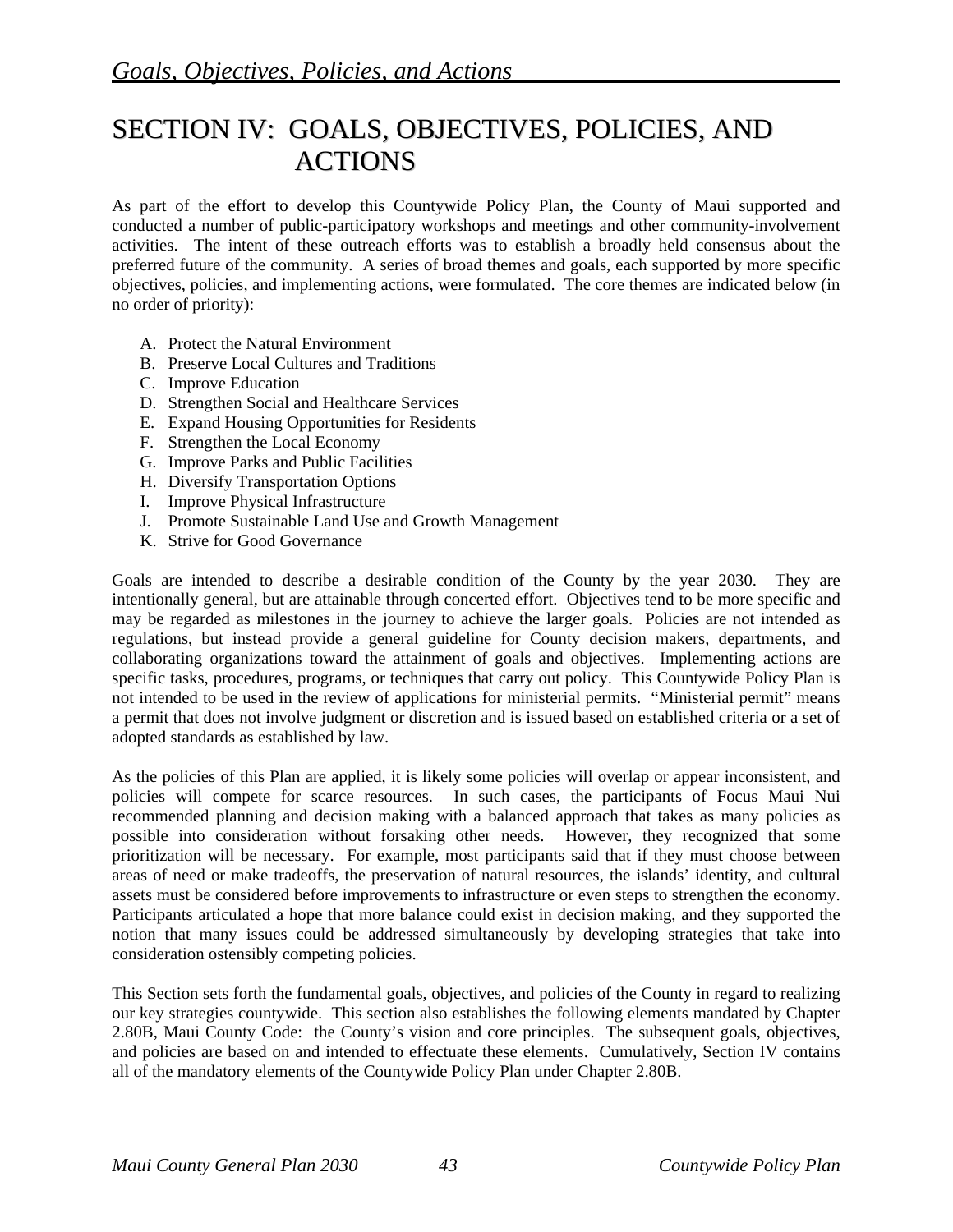# **VISION**

*Maui County will be an innovative model of sustainable island living and a place where every individual can grow to reach his or her potential.* 

*The needs of each individual, the needs of the whole community, and the needs of our natural and cultural assets will be brought into balance to reflect the high value we place on both our natural environment and our people.* 

*The education and health of our people will be fostered to ensure that the residents of these islands can, if they choose, spend their whole lives here – raising children, owning homes, enjoying rewarding jobs, taking advantage of opportunities to contribute to this community and to be good stewards of our local treasures and resources.* 

*Maui County will be a leader in the creation of responsible, self-sufficient communities and environmentally sound economic development and land stewardship.* 

*That which makes Maui County unique in the world will be preserved, celebrated, and protected for generations to come.*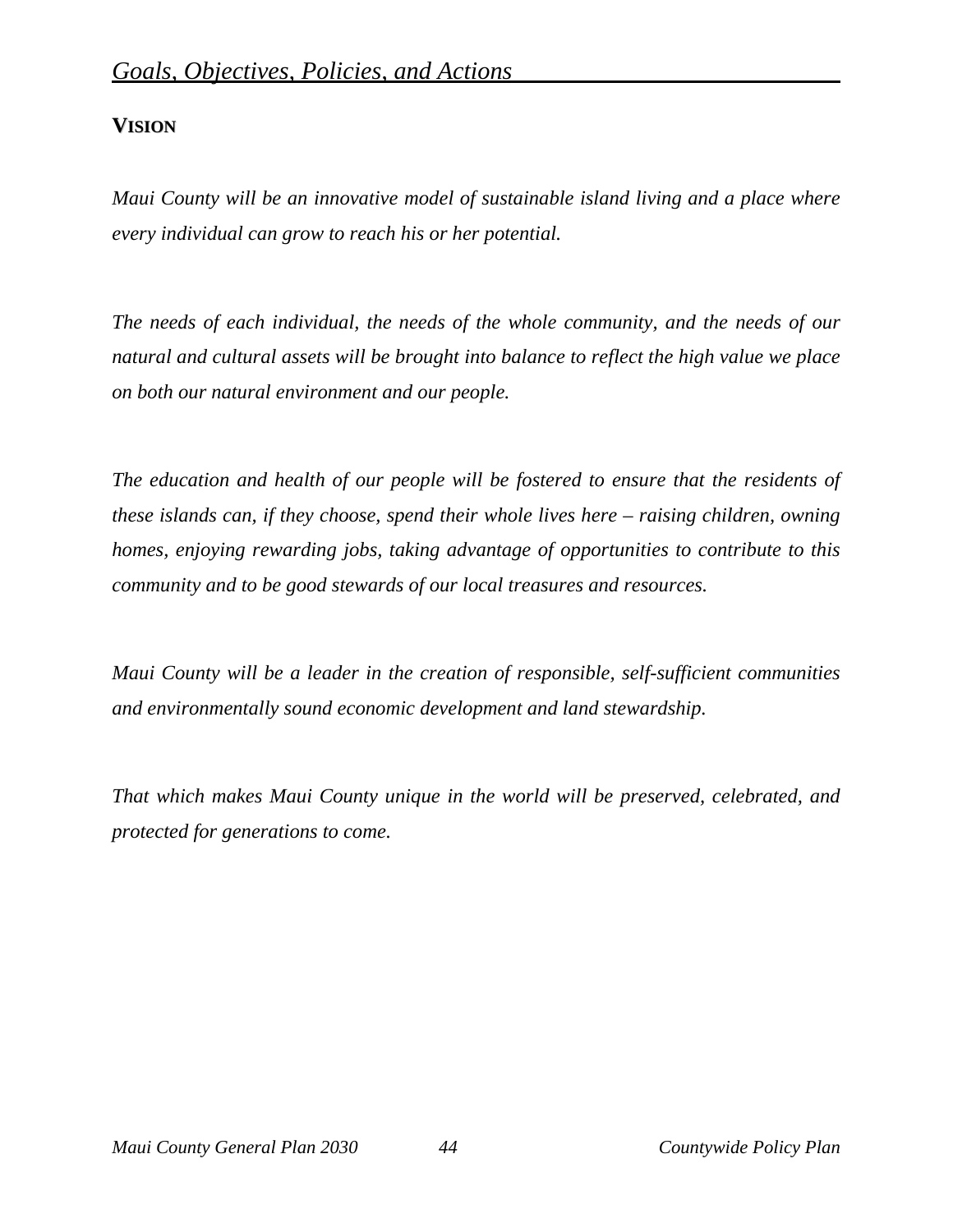# **CORE PRINCIPLES**

*To accomplish our vision, the people of our islands must foster and respect the Aloha Spirit. We must consider the future generations of Maui County and be true to these core principles:* 

- *1. Excellence in the stewardship of the natural environment and cultural resources;*
- *2. Compassion for and understanding of others;*
- *3. Respect for diversity;*
- *4. Engagement and empowerment of Maui County residents;*
- *5. Honor for all cultural traditions and histories;*
- *6. Consideration of the contributions of past generations as well as the needs of future generations;*
- *7. Commitment to self-sufficiency;*
- *8. Wisdom and balance in decision making;*
- *9. Thoughtful, island-appropriate innovation; and*
- *10. Nurturance of the health and well-being of our families and our communities.*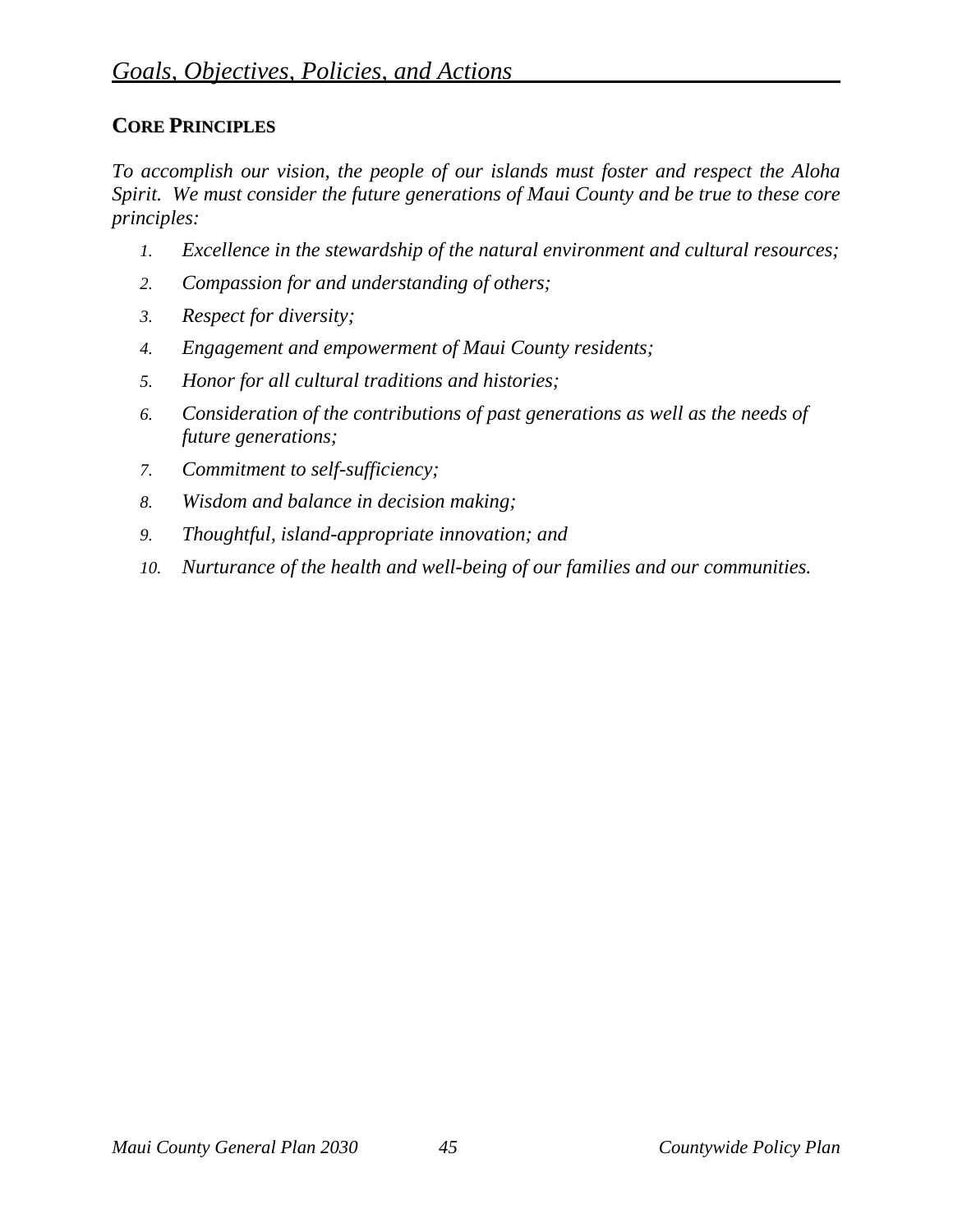# **Countywide goals, objectives, policies, and actions**

- A. Protect the Natural Environment
- Goal: Maui County's natural environment and distinctive open spaces will be preserved, managed, and cared for in perpetuity.

#### Objective:

1. Improve the opportunity to experience the natural beauty and native biodiversity of the islands for present and future generations.

#### *Policies*:

- a. Perpetuate native Hawaiian biodiversity by preventing the introduction of invasive species, containing or eliminating existing noxious pests, and protecting critical habitat areas.
- b. Preserve and reestablish indigenous and endemic species' habitats and their connectivity.
- c. Restore and protect forests, wetlands, watersheds, and stream flows, and guard against wildfires, flooding, and erosion.
- d. Protect baseline stream flows for perennial streams, and support policies that ensure adequate stream flow to support Native Hawaiian aquatic species, traditional kalo cultivation, and self-sustaining ahupua`a.
- e. Protect undeveloped beaches, dunes, and coastal ecosystems, and restore natural shoreline processes.
- f. Protect the natural state and integrity of unique terrain, valued natural environments, and geological features.
- g. Preserve and provide ongoing care for important scenic vistas, view planes, landscapes, and open-space resources.
- h. Expand coordination with the State and nonprofit agencies and their volunteers to reduce invasive species, replant indigenous species, and identify critical habitat.

#### *Implementing Actions:*

a. *Develop island-wide networks of greenways, watercourses, and habitat corridors.*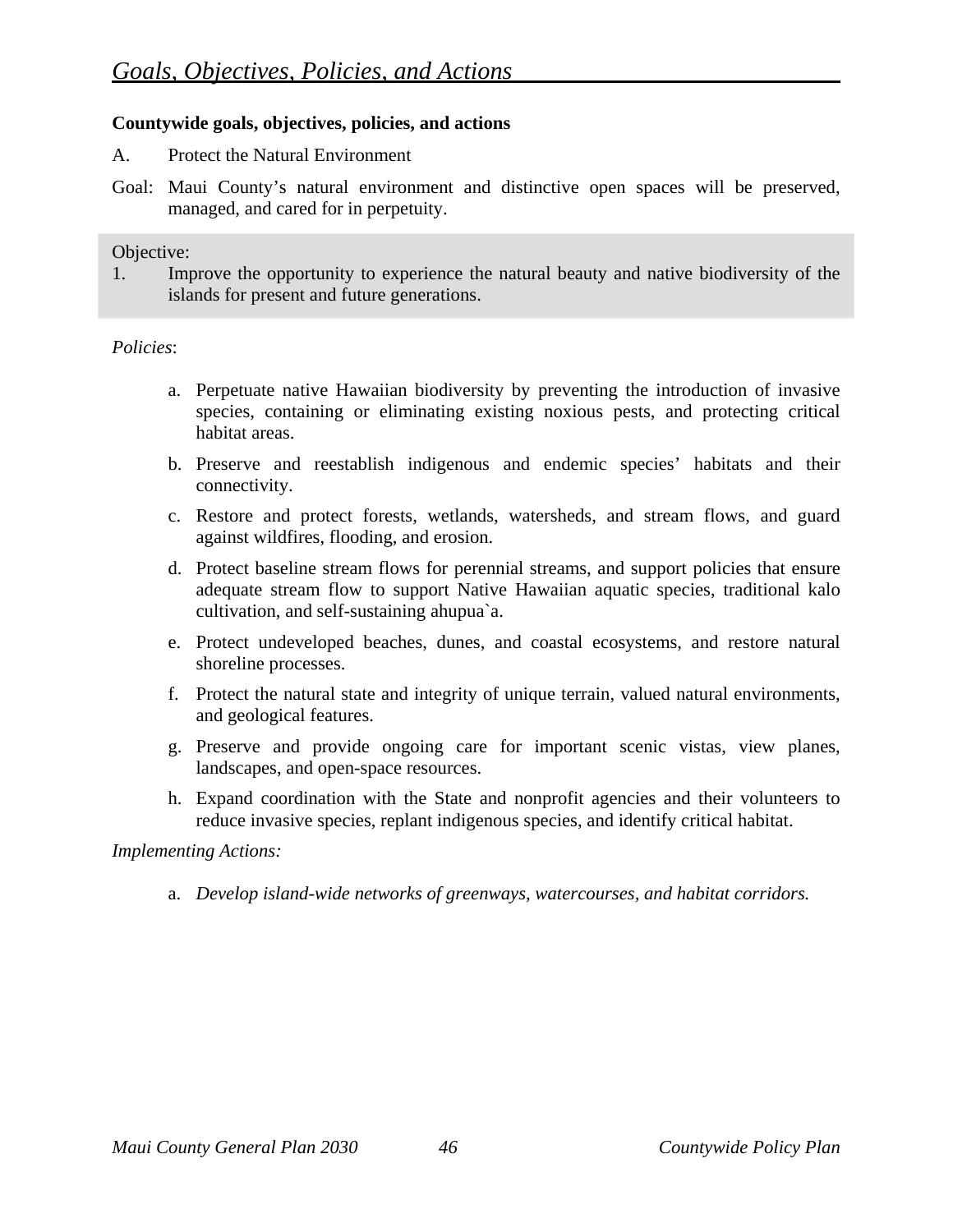2. Improve the quality of environmentally sensitive, locally valued natural resources and native ecology of each island.

# *Policies*:

- a. Protect and restore nearshore reef environments and water quality.
- b. Protect marine resources and valued wildlife.
- c. Improve the connection between urban environments and the natural landscape, and incorporate natural features of the land into urban design.
- d. Utilize land-conservation tools to ensure the permanence of valued open spaces.
- e. Mitigate the negative effects of upland uses on coastal wetlands, marine life, and coral reefs.
- f. Strengthen coastal-zone management, re-naturalization of shorelines, where possible, and filtration or treatment of urban and agricultural runoff.
- g. Regulate the use and maintenance of stormwater-treatment systems that incorporate the use of native vegetation and mimic natural systems.
- h. Advocate for stronger regulation of fishing, boating, cruise ship, and ecotourism activities.
- i. Restore watersheds and aquifer-recharge areas to healthy and productive status, and increase public knowledge about the importance of watershed stewardship, water conservation, and groundwater protection.

#### *Implementing Actions:*

*a. Develop regulations to minimize runoff of pollutants into nearshore waters and reduce nonpoint and point source pollution.* 

# Objective:

3. Improve the stewardship of the natural environment.

- a. Preserve and protect natural resources with significant scenic, economic, cultural, environmental, or recreational value.
- b. Improve communication, coordination, and collaboration among government agencies, nonprofit organizations, communities, individuals, and land owners that work for the protection of the natural environment.
- c. Evaluate development to assess potential short-term and long-term impacts on land, air, aquatic, and marine environments.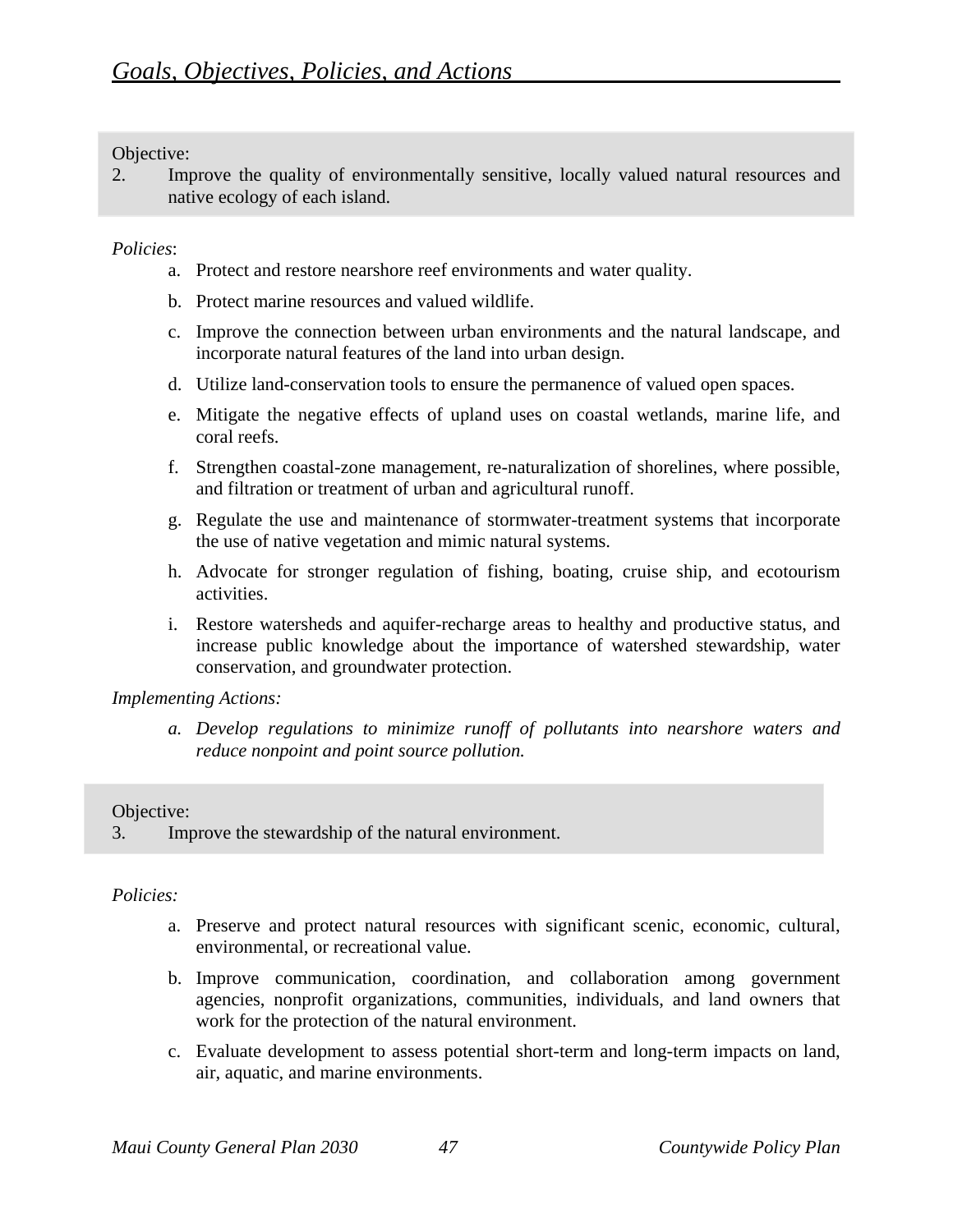- d. Improve efforts to mitigate and plan for the impact of natural disasters, humaninfluenced emergencies, and global warming.
- e. Regulate access to sensitive ecological sites and landscapes.
- f. Reduce air, noise, light, land, and water pollution, and reduce Maui County's contribution to global climate change.
- g. Plan and prepare for and educate visitors and residents about the possible effects of global warming.
- h. Provide public access to beaches and shorelines for recreational and cultural purposes where appropriate.
- i. Educate the construction and landscape industries and property owners about the use of best management practices to prevent erosion and nonpoint source pollution.
- j. Support the acquisition of resources with scenic, environmental, and recreational value, and encumber their use.
- k. Improve enforcement activities relating to the natural environment.
- l. For each shoreline community, identify and prioritize beach-conservation objectives, and develop action plans for their implementation*.*

- *a. Document, record, and monitor existing conditions, populations, and locations of flora and fauna communities.*
- *b. Implement Federal and State policies that require a reduction of greenhouse-gas emissions.*
- *c. Establish a baseline inventory of available natural resources and their respective carrying capacities.*

#### Objective:

4. Educate residents and visitors about responsible stewardship practices and the interconnectedness of the natural environment and people.

- a. Expand education about native flora, fauna, and ecosystems.
- b. Align priorities to recognize that the health of the natural environment and the health of people are inextricably linked.
- c. Promote programs and incentives that decrease greenhouse-gas emissions and improve environmental stewardship.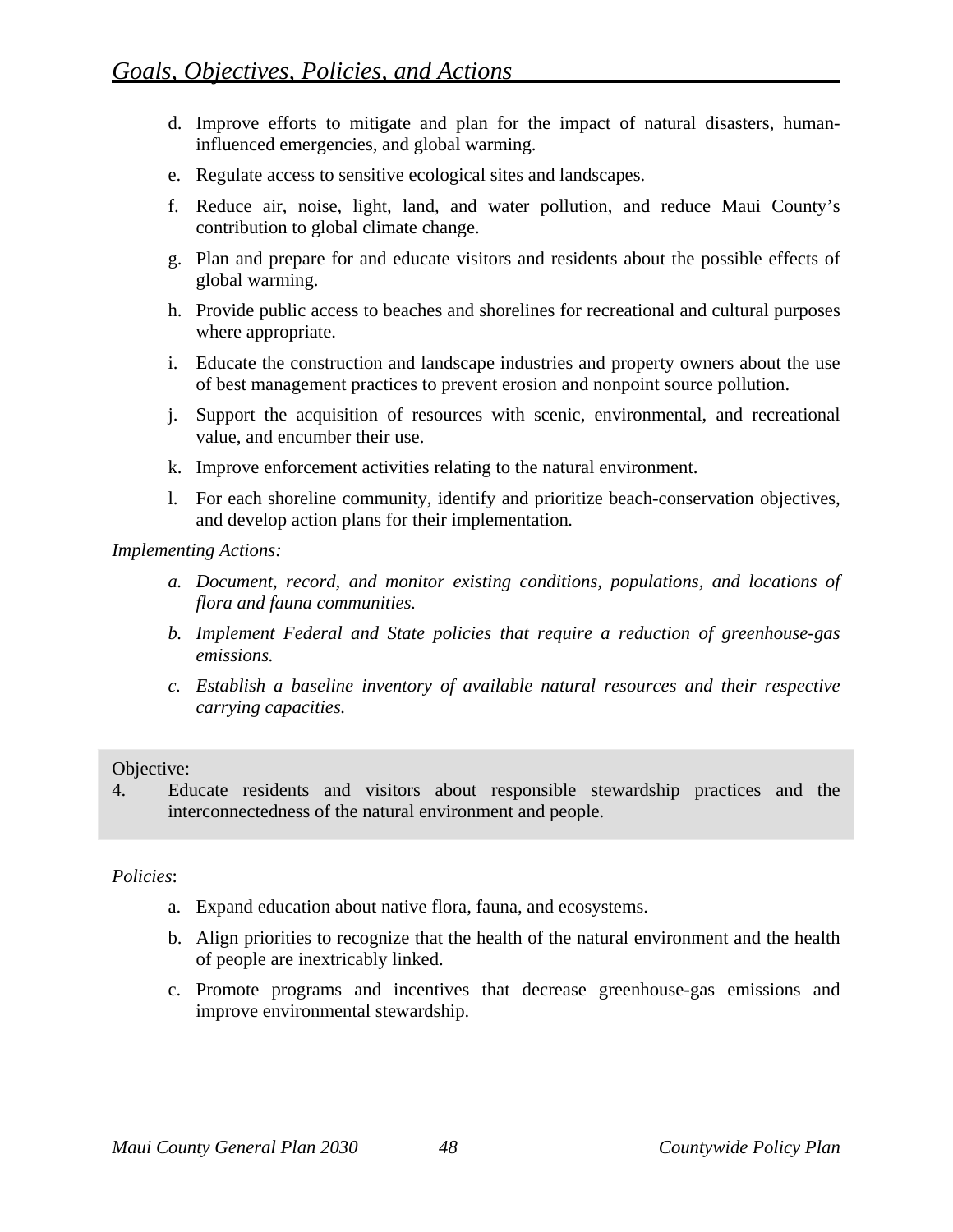# B. Preserve Local Cultures and Traditions

Goal: Maui County will foster a spirit of pono and protect, perpetuate, and reinvigorate its residents' multi-cultural values and traditions to ensure that current and future generations will enjoy the benefits of their rich island heritage.

Objective:

1. Perpetuate the Hawaiian culture as a vital force in the lives of residents.

*Policies:* 

- a. Protect and preserve access to mountain, ocean, and island resources for traditional Hawaiian cultural practices.
- b. Prohibit inappropriate development of cultural lands and sites that are important for traditional Hawaiian cultural practices, and establish mandates for the special protection of these lands in perpetuity.
- c. Promote the use of ahupua`a and moku management practices.
- d. Encourage the use of traditional Hawaiian architecture and craftsmanship.
- e. Promote the use of the Hawaiian language.
- f. Recognize and preserve the unique natural and cultural characteristics of each ahupua`a or district.
- g. Encourage schools to promote broader incorporation of Hawaiian and other local cultures' history and values lessons into curriculum.
- h. Ensure the protection of Native Hawaiian rights.
- i. Promote, encourage, and require the correct use of traditional place names, particularly in government documents, signage, and the tourism industry.

- *a. Establish alternative land use and overlay zoning designations that recognize and preserve the unique natural and cultural characteristics of each ahupua`a or district.*
- *b. Develop requirements for all County applicants to perpetuate and use proper traditional place names in all applications submitted.*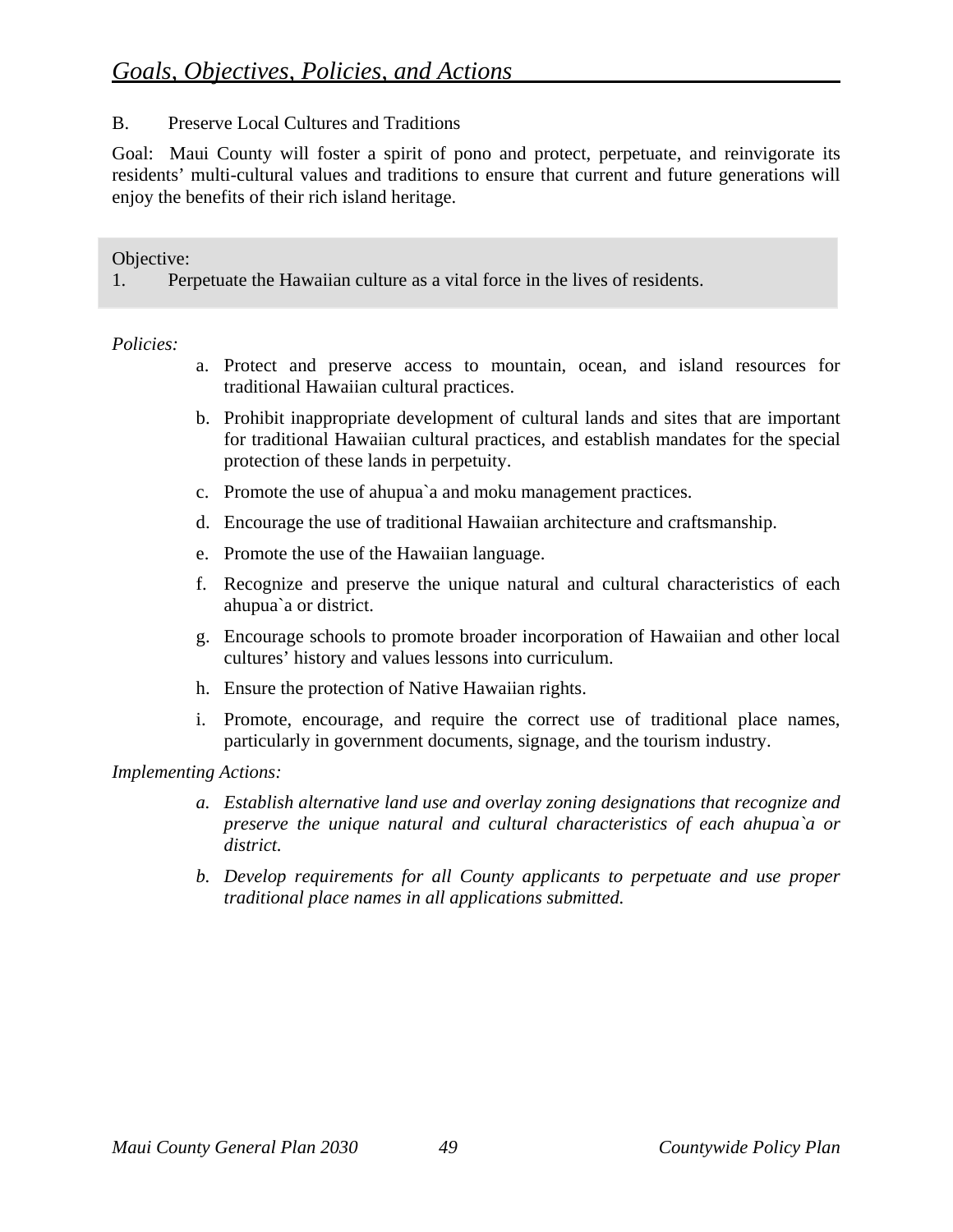2. Emphasize respect for our island lifestyle and our unique local cultures, family, and natural environment.

## *Policies:*

- a. Acknowledge the Hawaiian culture as the host culture, and foster respect and humility among residents and visitors toward the Hawaiian people and their practices.
- b. Perpetuate a respect for diversity, and recognize the historic blending of cultures and ethnicities.
- c. Encourage the perpetuation of each culture's unique cuisine, attire, dance, music, and folklore, and other unique island traditions and recreational activities.
- d. Recognize the interconnectedness between the natural environment and the cultural heritage of the islands.
- e. Protect and prioritize funding for recreational activities that support local cultural practices, such as surfing, fishing, and outrigger-canoe paddling.

# Objective:

3. Preserve for present and future generations the opportunity to know and experience the arts, culture, and history of Maui County.

#### *Policies*:

- a. Foster teaching opportunities for cultural practitioners to share their knowledge and skills.
- b. Support the development of cultural centers.
- c. Broaden opportunities for public art and the display of local artwork.
- d. Foster the Aloha Spirit by celebrating the Hawaiian host culture and other Maui County cultures through support of cultural-education programs, festivals, celebrations, and ceremonies.
- e. Support the perpetuation of Hawaiian arts and culture.
- f. Support programs and activities that record the oral and pictorial history of residents.
- g. Support the development of repositories for culture, history, genealogy, oral history, film, and interactive learning.

# *Implementing Actions:*

*a. Establish incentives for the display of public art.*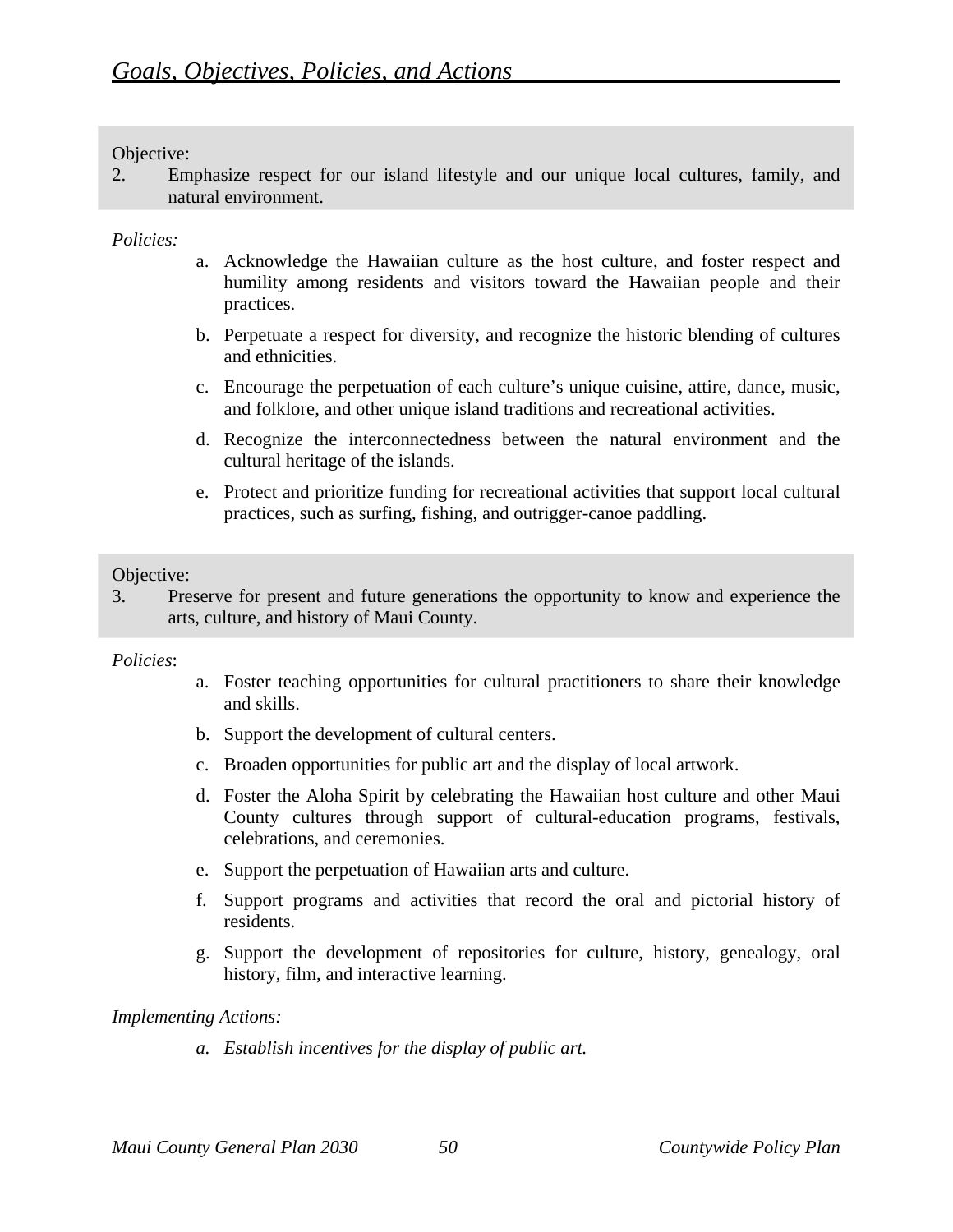*b. Establish centers and programs of excellence for the perpetuation of Hawaiian arts and culture.* 

## Objective:

4. Preserve and restore significant historic architecture, structures, cultural sites, cultural districts, and cultural landscapes.

## *Policies:*

- a. Support the development of island-wide historic, archaeological, and cultural resources inventories.
- b. Promote the rehabilitation and adaptive reuse of historic sites, buildings, and structures to perpetuate a traditional sense of place.
- c. Identify a sustainable rate of use and set forth specific policies to protect cultural resources.
- d. Protect and preserve lands that are culturally or historically significant.
- e. Support programs that protect, record, restore, maintain, provide education about, and interpret cultural districts, landscapes, sites, and artifacts in both natural and museum settings.
- f. Perpetuate the authentic character and historic integrity of rural communities and small towns.
- g. Seek solutions that honor the traditions and practices of the host culture while recognizing the needs of the community.
- h. Support the development of an Archaeological District Ordinance.
- i. Protect summits, slopes, and ridgelines from inappropriate development.
- j. Support the registering of important historic sites on the State and Federal historic registers.
- k. Provide opportunities for public involvement with restoration and enhancement of all types of cultural resources.
- l. Foster partnerships to identify and preserve or revitalize historic and cultural sites.

- *a. Identify, develop, map, and maintain an inventory of locally significant natural, cultural, and historical resources for protection.*
- *b. Prepare, continually update, and implement a cultural-management plan for cultural sites, districts, and landscapes, where appropriate.*
- *c. Enact an Archaeological District Ordinance.*
- *d. Nominate important historic sites to the State and Federal historic registers.*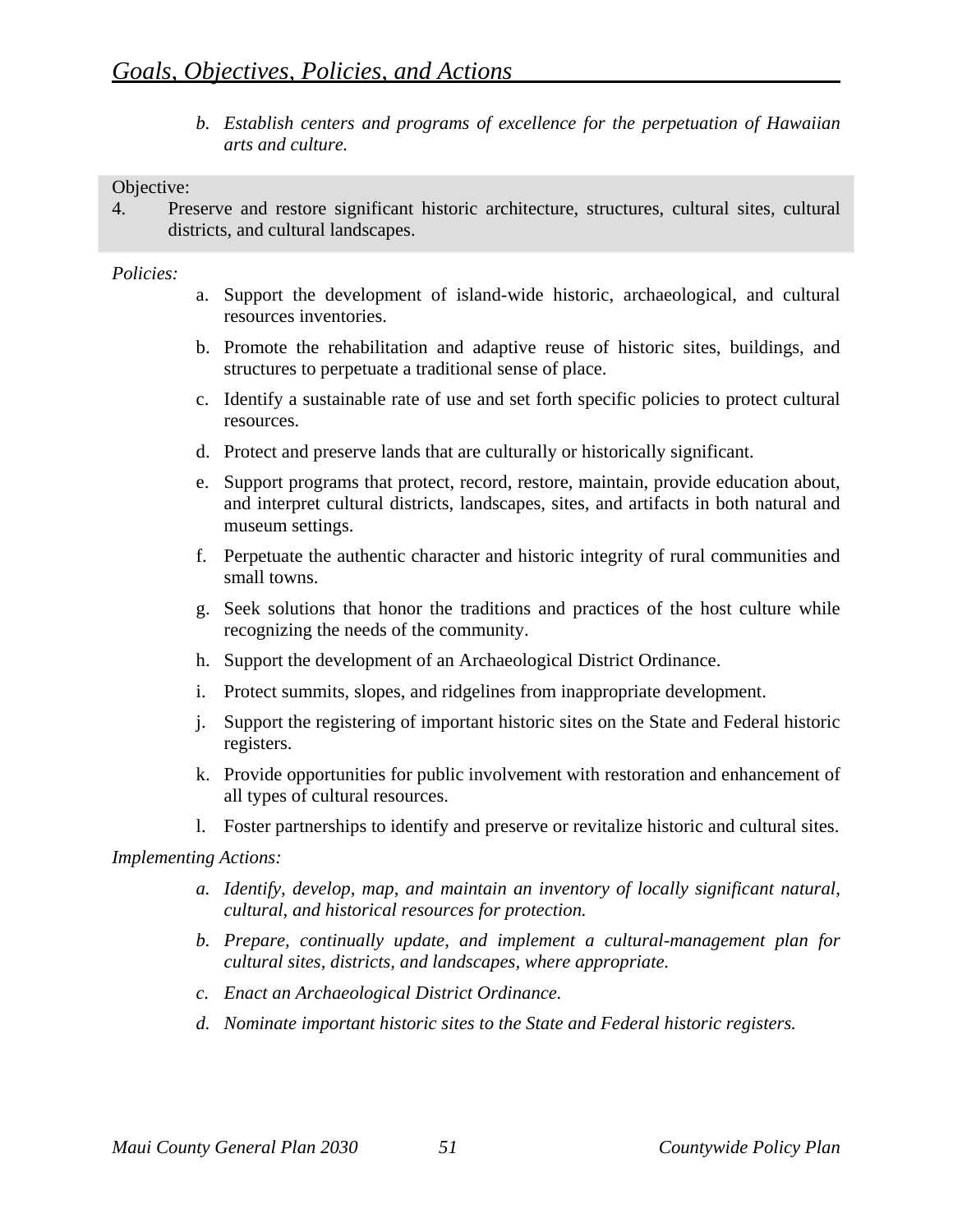# C. Improve Education

Goal: Residents will have access to lifelong formal and informal educational options enabling them to realize their ambitions.

#### Objective:

1. Encourage the State to attract and retain school administrators and educators of the highest quality.

*Policies*:

- a. Encourage the State to provide teachers with nationally competitive pay and benefit packages.
- b. Encourage the State to ensure teachers will have the teaching tools and support staff needed to provide students with an excellent education.
- c. Explore Maui County district- and school-based decision making in public education.

#### Objective:

2. Provide nurturing learning environments that build skills for the 21st century.

- a. Expand professional-development opportunities in disciplines that support the economic-development goals of Maui County.
- b. Plan for demographic, social, and technological changes in a timely manner.
- c. Encourage collaborative partnerships to improve conditions of learning environments.
- d. Promote development of neighborhood schools and educational centers.
- e. Integrate schools, community parks, and playgrounds, and expand each community's use of these facilities.
- f. Support coordination between land use and school-facility planning agencies.
- g. Encourage the upgrade and ongoing maintenance of public-school facilities.
- h. Encourage the State Department of Education to seek reliable, innovative, and alternative methods to support a level of per-pupil funding that places Hawai`i among the top tier of states nationally for its financial support of public schools.
- i. Encourage the State to promote healthier, more productive learning environments, including by providing healthy meals, more physical activity, natural lighting, and passive cooling.
- j. Encourage the State to support the development of benchmarks to measure the success of Hawai`i's public-education system and clarify lines of accountability.
- k. Design school and park facilities in proximity to residential areas.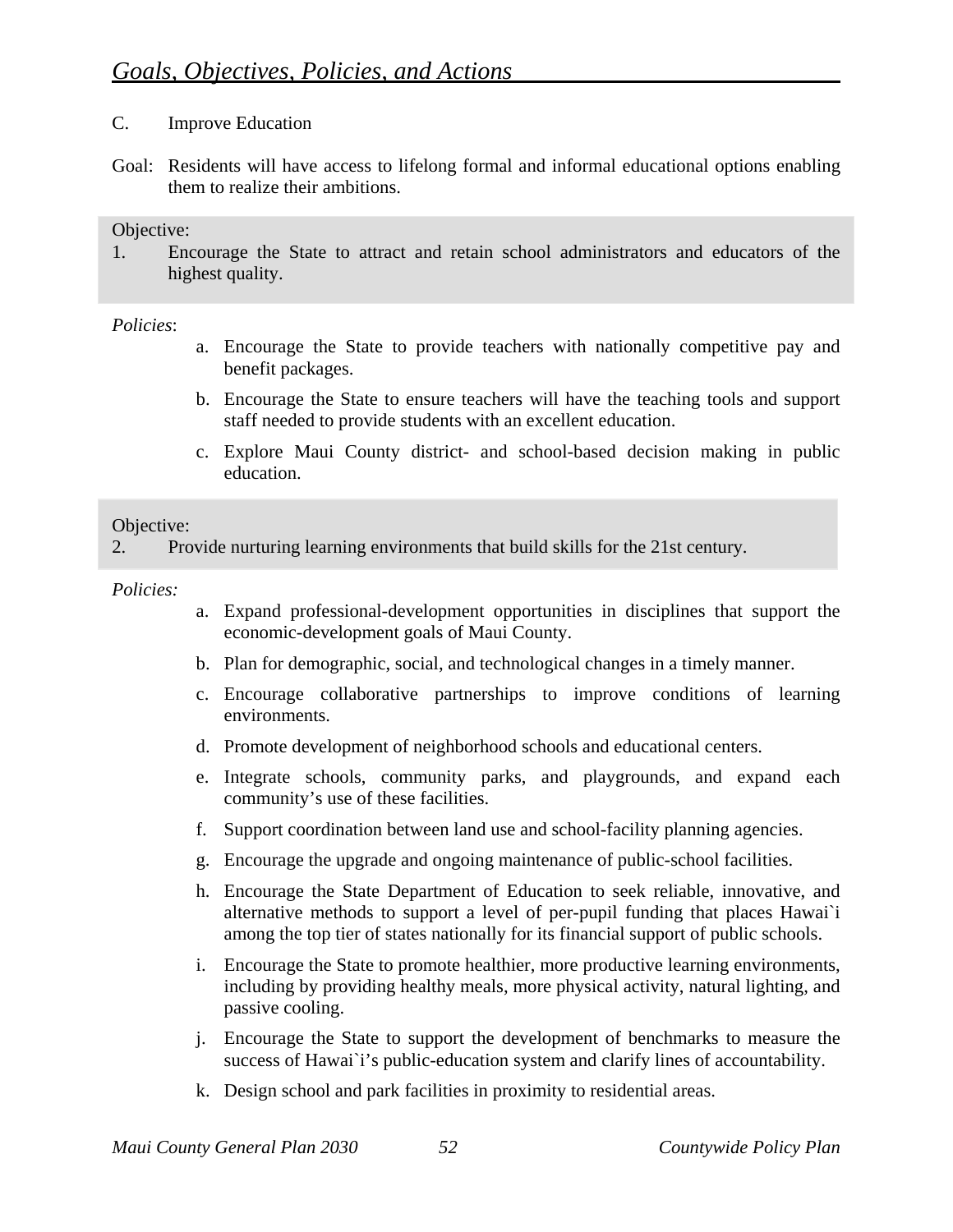- l. Support technology- and natural-environment-based learning.
- m. Encourage the State to support lower student-teacher ratios in public schools.
- n. Encourage alternative learning and educational opportunities.

*a. Develop safe walking and bicycling programs for school children.* 

## Objective:

3. Provide all residents with educational opportunities that can help them better understand themselves and their surroundings and allow them to realize their ambitions.

## *Policies:*

- a. Encourage the State to improve Maui Community College as a comprehensive community college that will serve each community.
- b. Broaden the use of technology and telecommunications to improve educational opportunities throughout the County.
- c. Attract graduate-level research programs and institutions.
- d. Promote the teaching of traditional practices, including aquaculture; subsistence agriculture; Pacific Island, Asian, and other forms of alternative health practices; and indigenous Hawaiian architecture.
- e. Integrate cultural and environmental values in education, including selfsufficiency and sustainability.
- f. Foster a partnership and ongoing dialogue between business organizations, formal educational institutions, and vocational training centers to tailor learning and mentoring programs to County needs.
- g. Ensure teaching of the arts to all ages.
- h. Expand and develop vocational learning opportunities by establishing trade schools.
- i. Encourage the State to integrate financial and economic literacy in elementary, secondary, and higher-education levels.

# *Implementing Actions:*

*a. Encourage the State to establish a four-year university, and support the development of other higher-education institutions to enable residents to obtain bachelor degrees and postgraduate degrees in Maui County.* 

# Objective:

4. Maximize community-based educational opportunities.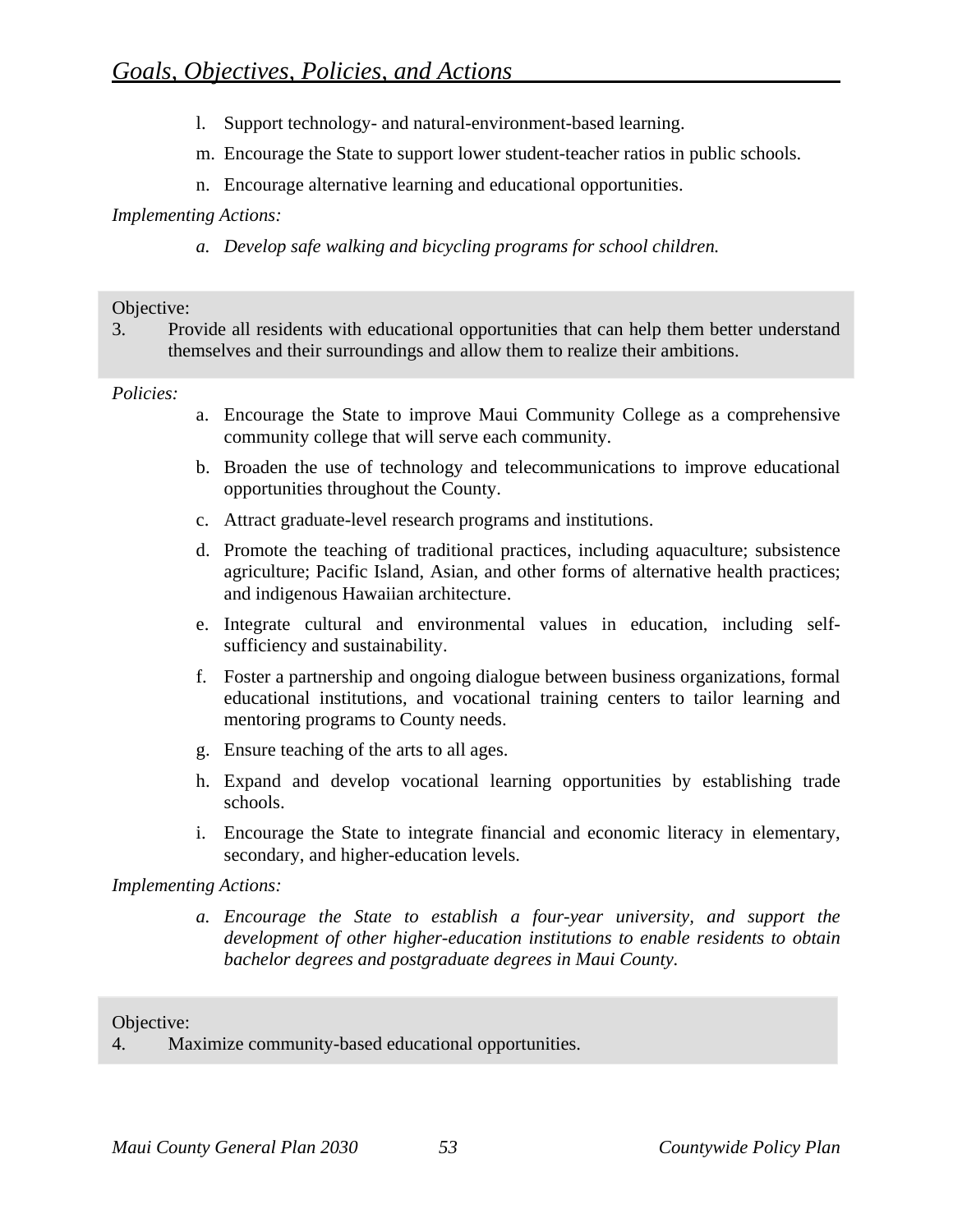- a. Encourage the State and others to expand pre-school, after-school, and homebased (parent-child) learning.
- b. Support public-private partnerships to develop youth-internship, -apprenticeship, and -mentoring programs.
- c. Support the development of a wide range of informal educational and cultural programs for all residents.
- d. Improve partnerships that utilize the skills and talents at Hawai`i's colleges and universities to benefit the County.
- e. Support career-development and job-recruitment programs and centers.
- f. Attract learning institutions and specialty schools to diversify and enhance educational opportunities.
- g. Expand education of important life skills for the general public.
- h. Support community facilities such as museums, libraries, nature centers, and open spaces that provide interactive-learning opportunities for all ages.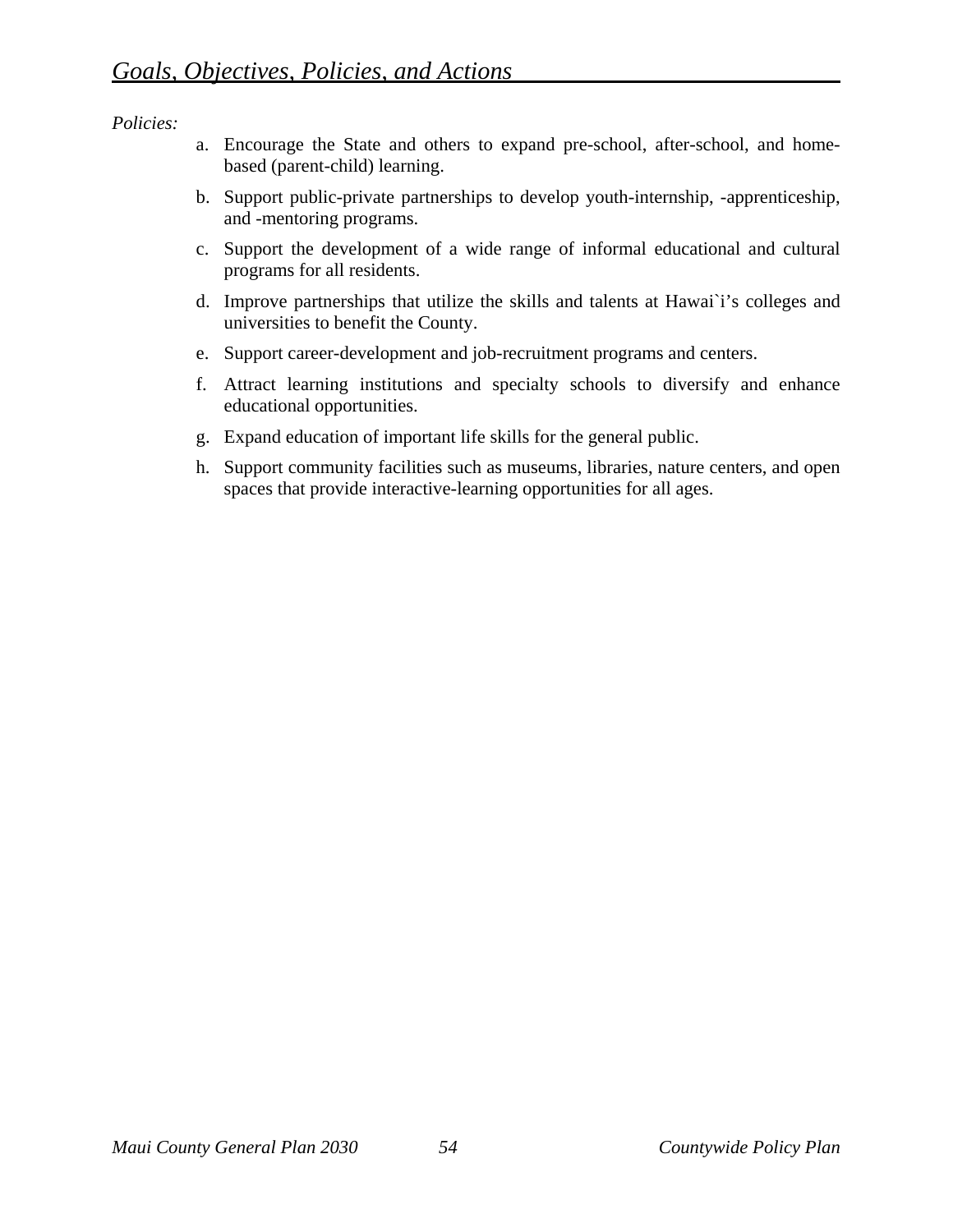- D. Strengthen Social and Healthcare Services
- Goal: Health and social services in Maui County will fully and comprehensively serve all segments of the population.

1. In cooperation with the Federal and State governments and nonprofit agencies, broaden access to social and healthcare services and expand options to improve the overall wellness of the people of Maui County.

#### *Policies:*

- a. Work with other levels of government and the nonprofit sector to expand services to address hunger, homelessness, and poverty.
- b. Support the improvement of opportunities for disadvantaged youth, encourage the tradition of hanai relatives, and support expanded opportunities for foster care.
- c. Support expanded long-term-care options, both in institutions and at home, for patients requiring ongoing assistance and medical attention.
- d. Encourage the expansion and improvement of local hospitals, facilitate the establishment of new healthcare facilities, and facilitate prompt and highquality emergency- and urgent-care services for all.
- e. Support broadened access to affordable health insurance and health care, and recognize the unique economic challenges posed to families when healthcare services are provided off-island.
- f. Encourage equal access to social and healthcare services through both technological and traditional means.

#### Objective:

2. Encourage the Federal and State governments and the private sector to improve the quality and delivery of social and healthcare services.

- a. Strengthen partnerships with government, nonprofit, and private organizations to provide funding and to improve counseling and other assistance to address substance abuse, domestic violence, and other pressing social challenges.
- b. Encourage the State to improve the quality of medical personnel, facilities, services, and equipment.
- c. Encourage investment to improve the recruitment of medical professionals and the quality of medical facilities and equipment throughout Maui County.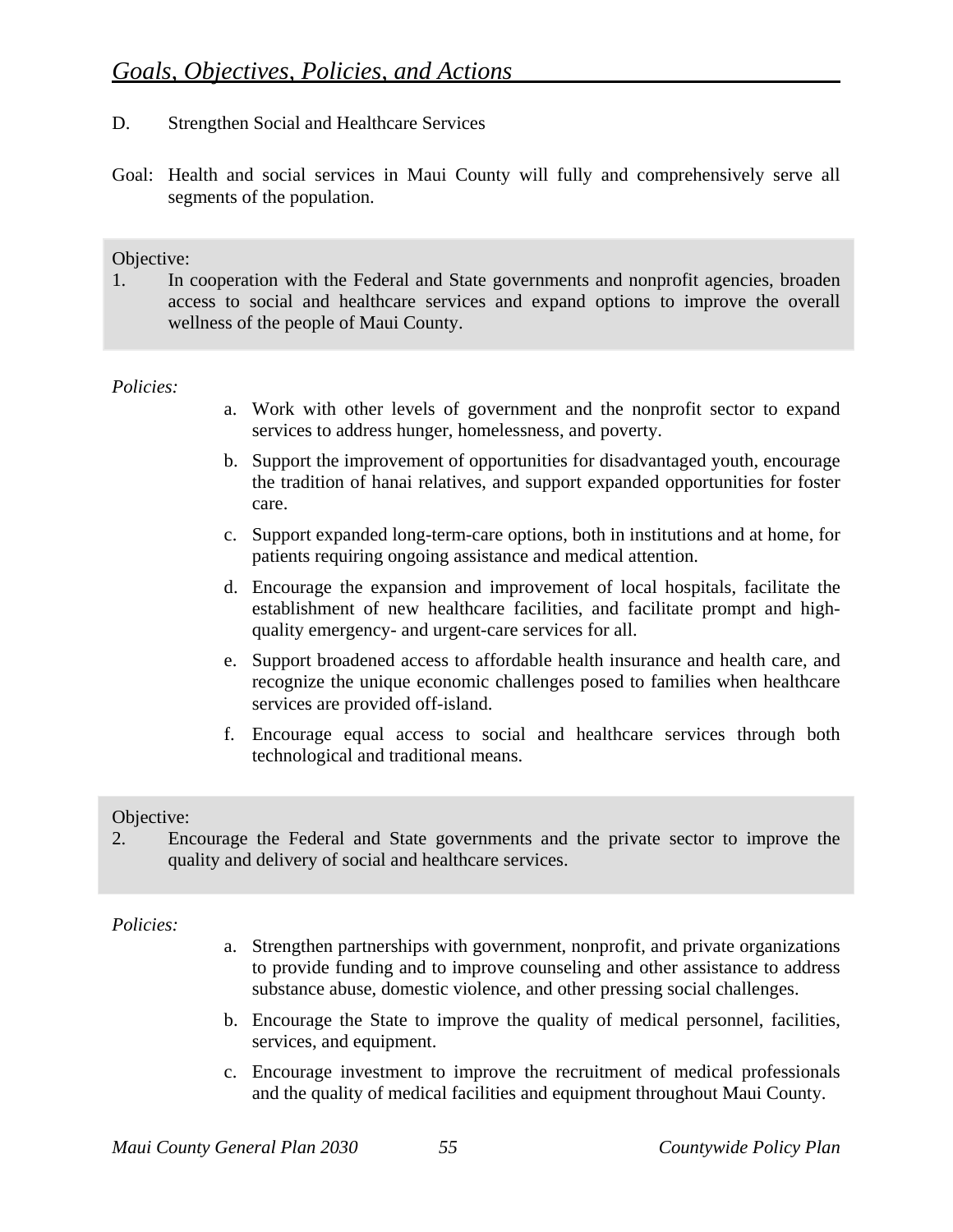- d. Promote the development of continuum-of-care facilities that provide assistedliving, hospice, home-care, and skilled-nursing options allowing the individual to be cared for in a manner congruent with his or her needs and desires.
- e. Support improved social, healthcare, and governmental services for special needs populations.
- f. Plan for the needs of an aging population and the resulting impacts on social services, housing, and healthcare delivery.
- g. Improve coordination among the police, the courts, and the public in the administration of social and healthcare services.
- h. Support programs that address needs of veterans.
- i. Support programs that address the needs of immigrants.

- *a. Invest in programs designed to improve the general welfare and quality of life of Native Hawaiians.*
- *b. Assist and facilitate the State Department of Public Safety and others in efforts to strengthen programs and facilities that will improve the mental and social health of incarcerated people and assist in prison inmates' successful transition back into Maui County communities.*
- *c. Develop and maintain a comprehensive index that will measure the health and wellness needs of families.*
- *d. Provide heliports countywide for emergency health and safety purposes.*

#### Objective:

3. Strengthen public-awareness programs related to healthy lifestyles and social and medical services.

- a. Expand public awareness about personal safety and crime prevention.
- b. Encourage residents to pursue education and training for careers in the healthcare, social services, and community-development fields.
- c. Expand public awareness and promote programs to achieve healthy eating habits and drug-free lifestyles.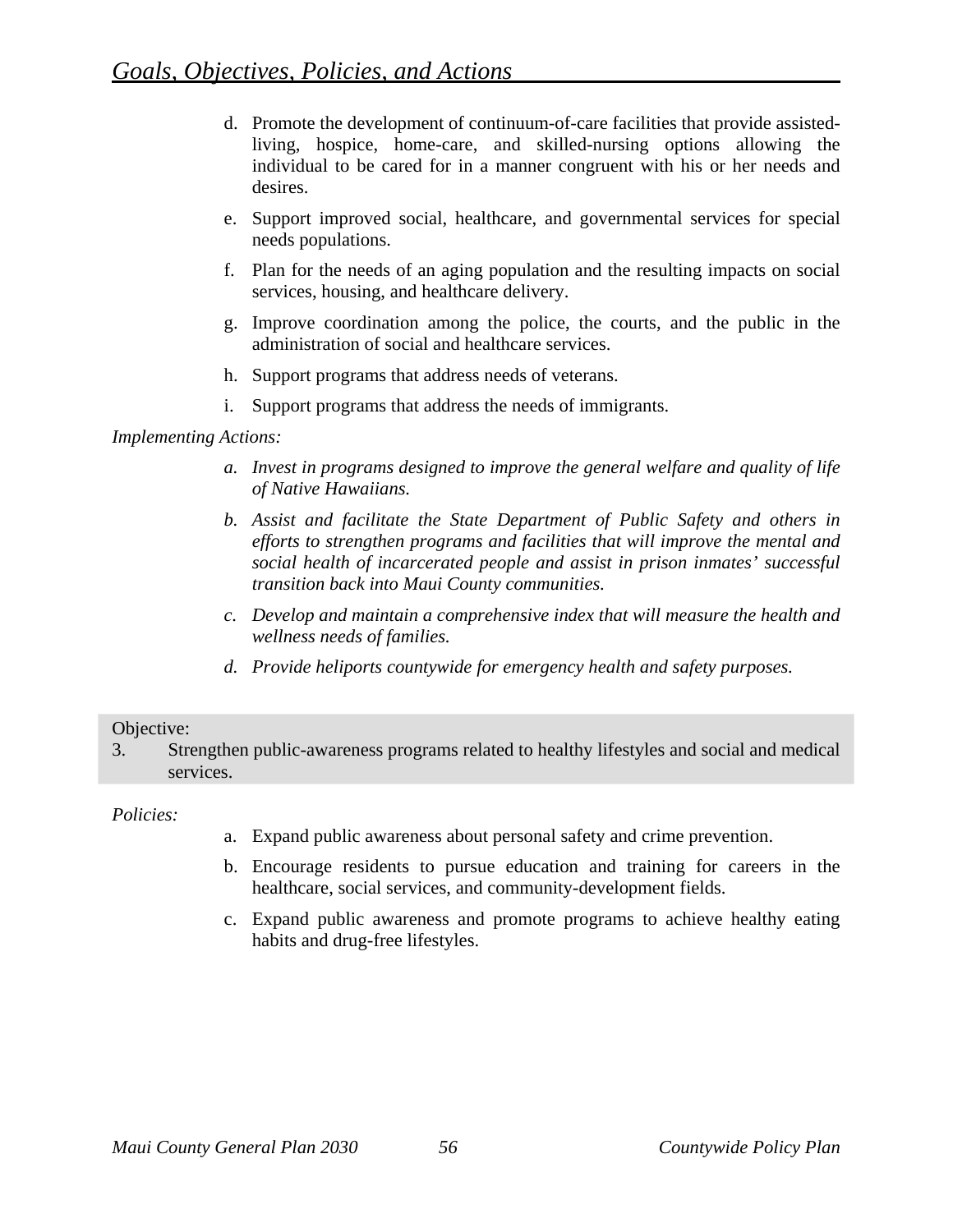E. Expand Housing Opportunities for Residents

Goal: Quality, island-appropriate housing will be available to all residents.

## Objective:

1. Reduce the affordable housing deficit for residents.

- a. Ensure that an adequate and permanent supply of affordable housing, both new and existing units, is made available for purchase or rental to our resident and/or workforce population, with special emphasis on providing housing for low- to moderate-income families, and ensure that all affordable housing remains affordable in perpetuity.
- b. Seek innovative ways to lower housing costs without compromising the quality of our island lifestyle.
- c. Seek innovative methods to secure land for the development of low- and moderate-income housing.
- d. Provide the homeless population with emergency and transitional shelter and other supportive programs.
- e. Provide for a range of senior-citizen and special needs housing choices on each island that affordably facilitates a continuum of care and services.
- f. Support the Department of Hawaiian Home Lands' development of homestead lands.
- g. Manage property-tax burdens to protect affordable resident homeownership.
- h. Explore taxation mechanisms to increase and maintain access to affordable housing.
- i. Improve awareness regarding available affordable homeowner's insurance.
- j. Redevelop commercial areas with a mixture of affordable residential and business uses, where appropriate.
- k. Ensure residents are given priority to obtain affordable housing units developed in their communities, consistent with all applicable regulations.
- l. Establish pricing for affordable housing that is more reflective of Maui County's workforce than the United States Housing and Urban Development's median-income estimates for Maui County.
- m. Develop neighborhoods with a mixture of accessible and integrated community facilities and services.
- n. Provide alternative regulatory frameworks to facilitate the use of Kuleana lands by the descendants of Native Hawaiians who received those lands pursuant to the Kuleana Act of 1850.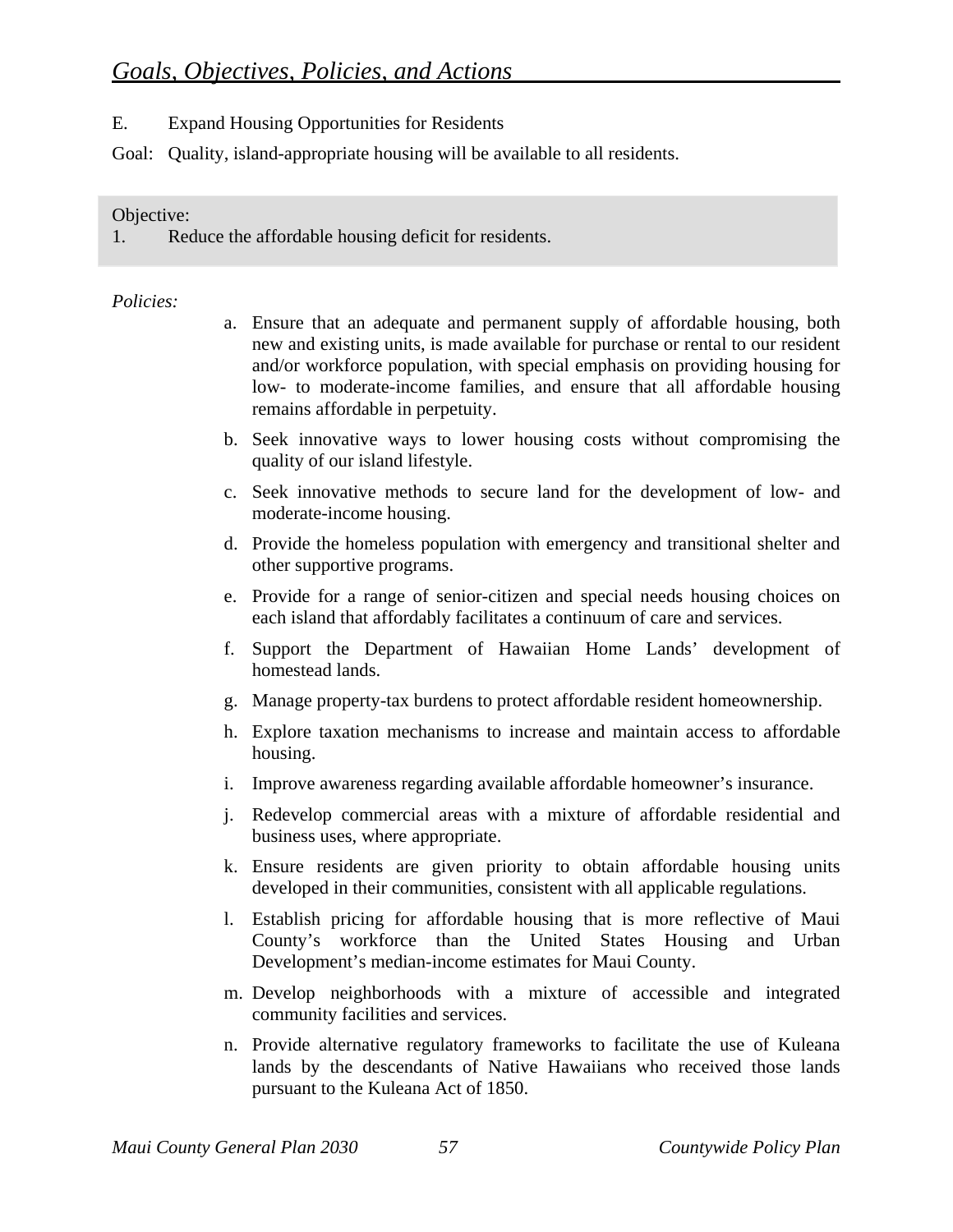- o. Work with lending institutions to expand housing options and safeguard the financial security of homeowners.
- p. Promote the use of the community land trust model and other land-lease and land-financing options.
- q. Support the opportunity to age in place by providing accessible and appropriately designed residential units.

2. Increase the mix of housing types in towns and neighborhoods to promote sustainable land use planning, expand consumer choice, and protect the County's rural and smalltown character.

#### *Policies:*

- a. Seek innovative ways to develop `ohana cottages and accessory-dwelling units as affordable housing.
- b. Design neighborhoods to foster interaction among neighbors.
- c. Encourage a mix of social, economic, and age groups within neighborhoods.
- d. Promote infill housing in urban areas at scales that capitalize on existing infrastructure, lower development costs, and are consistent with existing or desired patterns of development.
- e. Encourage the building industry to use environmentally sustainable materials, technologies, and site planning.
- f. Develop workforce housing in proximity to job centers and transit facilities.
- g. Provide incentives to developers and owners who incorporate green building practices and energy-efficient technologies into their housing developments.

#### *Implementing Actions:*

*a. Revise laws to support neighborhood designs that incorporate a mix of housing types that are appropriate for island living.* 

#### Objective:

3. Increase and maintain the affordable housing inventory.

- a. Recognize housing as a basic human need, and work to fulfill that need.
- b. Prioritize available infrastructure capacity for affordable housing.
- c. Improve communication, collaboration, and coordination among housing providers and social-service organizations.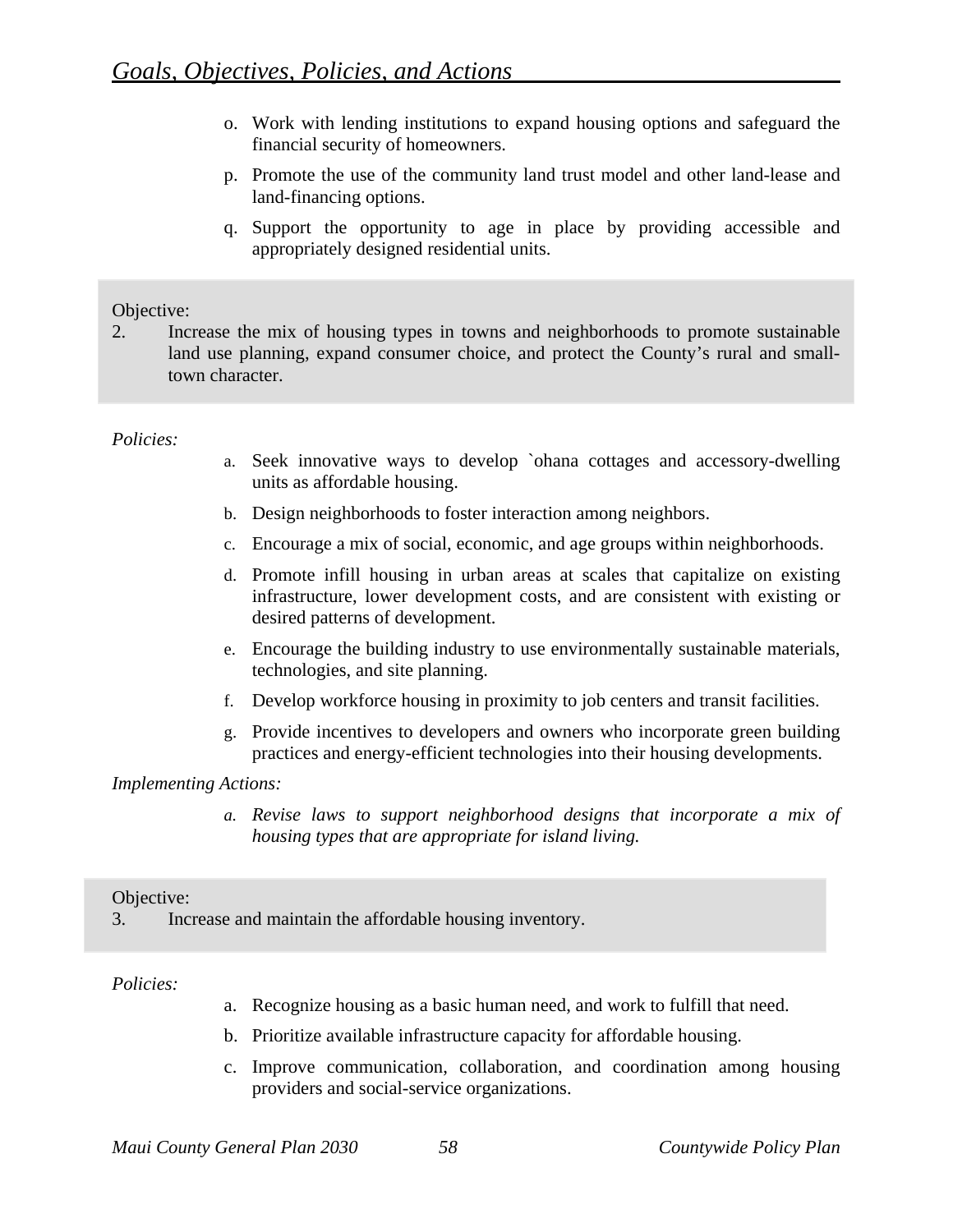- d. Study future projected housing needs, monitor economic cycles, and prepare for future conditions on each island.
- e. Develop public-private and nonprofit partnerships that facilitate the construction of quality affordable housing.
- f. Streamline the review process for high-quality, affordable housing developments that implement the goals, objectives, and policies of the General Plan.
- g. Minimize the intrusion of housing on prime, productive, and potentially productive agricultural lands and regionally valuable agricultural lands.
- h. Encourage long-term residential use of existing and future housing to meet residential needs.

*a. Develop policies to even out the peaks and valleys in Maui County's construction-demand cycles.* 

#### Objective:

4. Expand access to education related to housing options, homeownership, financing, and residential construction.

- a. Broaden access to information about County, State, and Federal programs that provide financial assistance to renters and home buyers.
- b. Expand access to information about opportunities for homeownership and self-help housing.
- c. Educate residents about making housing choices that support their individual needs, the needs of their communities, and the health of the islands' natural systems.
- d. Improve home buyers' education on all aspects of homeownership.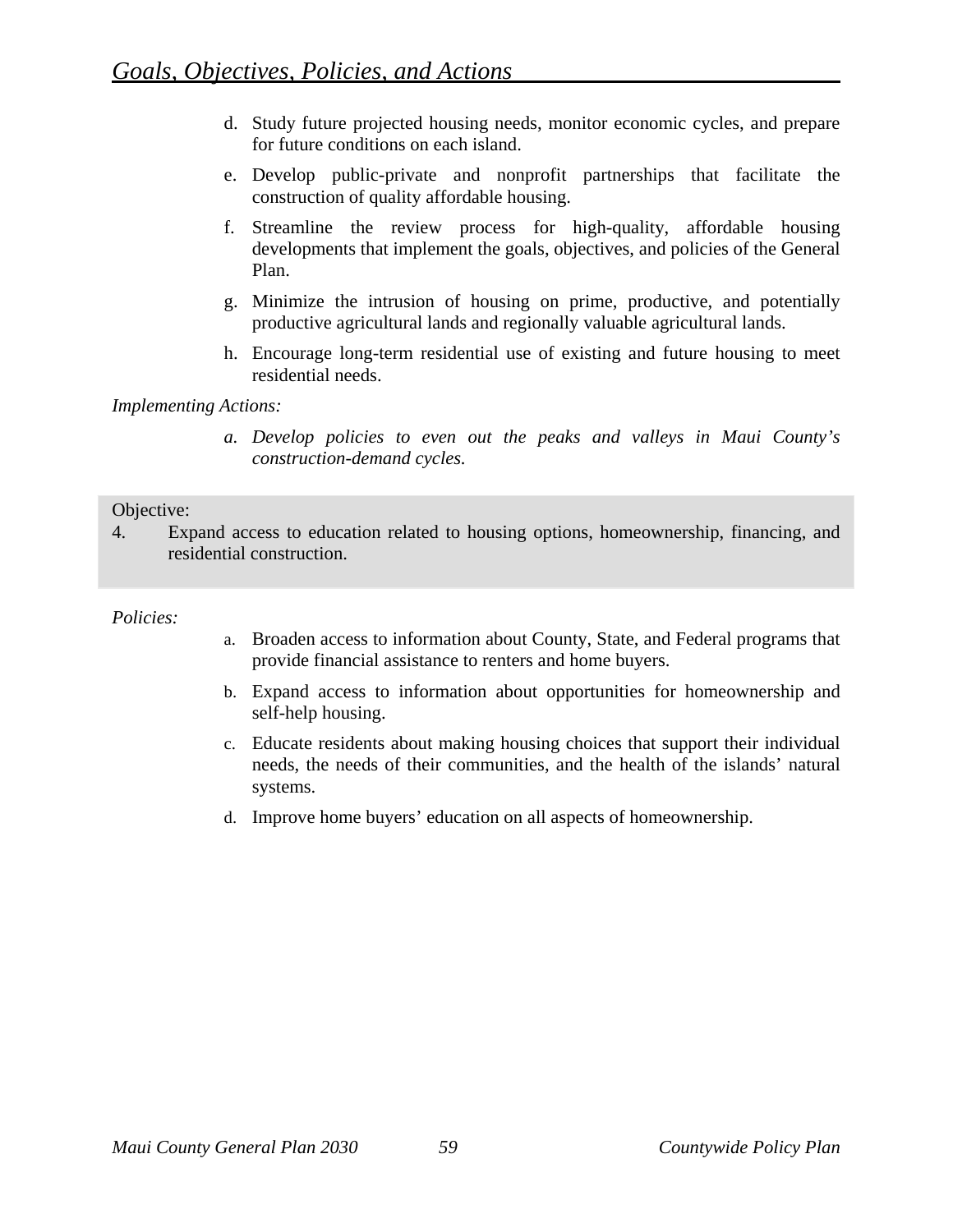- F. Strengthen the Local Economy
- Goal: Maui County's economy will be diverse, sustainable, and supportive of community values.

1. Promote an economic climate that will encourage diversification of the County's economic base and a sustainable rate of economic growth.

#### *Policies:*

- a. Support economic decisions that create long-term benefits.
- b. Promote lifelong education, career development, and technical training for existing and emerging industries.
- c. Invest in infrastructure, facilities, and programs that foster economic diversification.
- d. Support and promote locally produced products and locally owned operations and businesses that benefit local communities and meet local demand.
- e. Support programs that assist industries to retain and attract more local labor and facilitate the creation of jobs that offer a living wage.
- f. Encourage work environments that are safe, rewarding, and fulfilling to employees.
- g. Support home-based businesses that are appropriate for and in character with the community.
- h. Encourage businesses that promote the health and well-being of the residents, produce value-added products, and support community values.
- i. Foster an understanding of the role of all industries in our economy.
- j. Support efforts to improve conditions that foster economic vitality in our historic small towns.
- k. Support and encourage traditional host-culture businesses and indigenous agricultural practices.
- l. Support public and private entities that assist entrepreneurs in establishing locally operated businesses.

- *a. Develop regulations and programs that support opportunities for local merchants, farmers, and small businesses to sell their goods and services directly to the public.*
- *b. Monitor the carrying capacity of the islands' social, ecological, and infrastructure systems with respect to the economy.*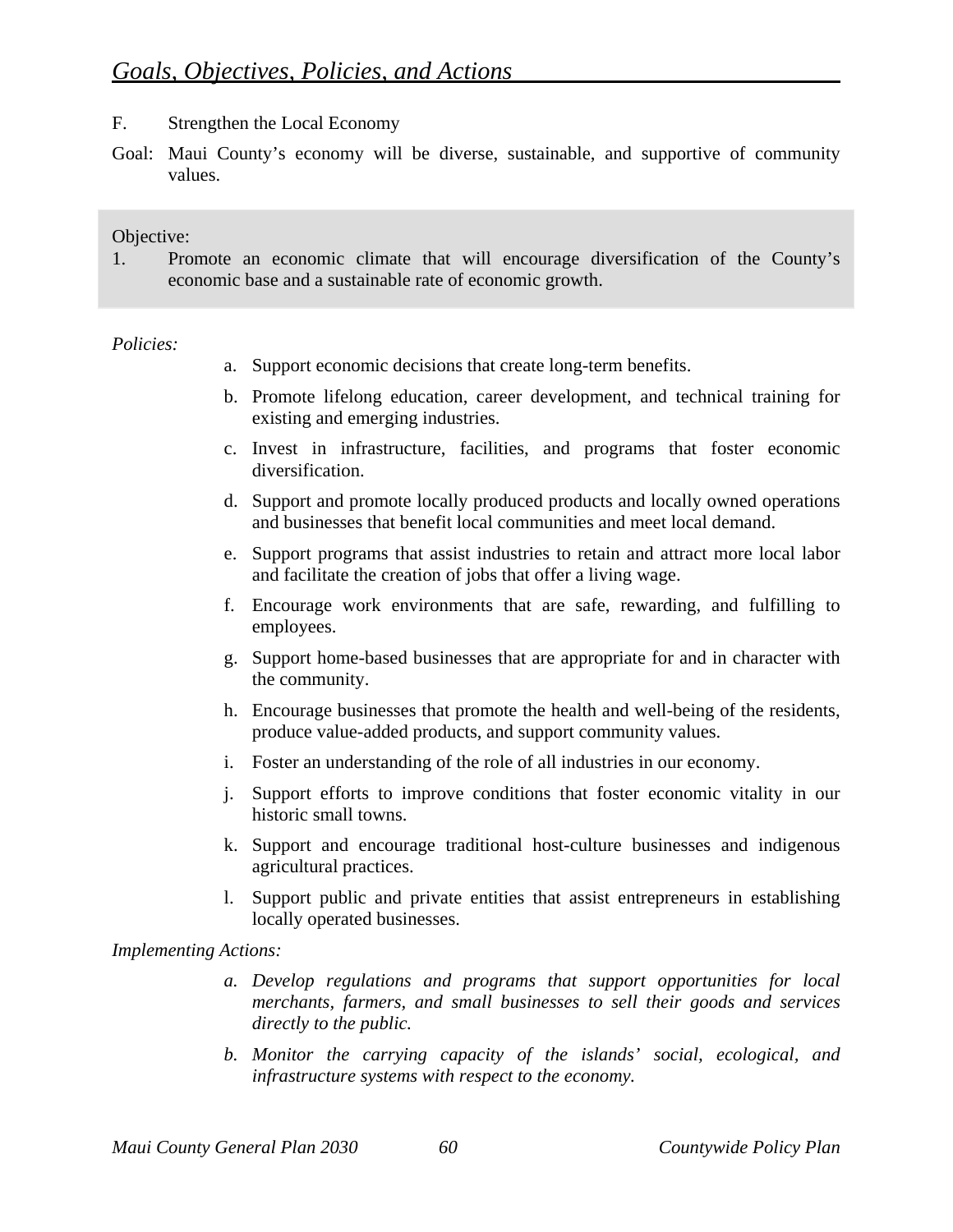2. Diversify and expand sustainable forms of agriculture and aquaculture.

#### *Policies:*

- a. Support programs that position Maui County's agricultural products as premium export products.
- b. Prioritize the use of agricultural land to feed the local population, and promote the use of agricultural lands for sustainable and diversified agricultural activities.
- c. Capitalize on Hawai`i's economic opportunities in the ecologically sensitive aquaculture industries.
- d. Assist farmers to help make Maui County more self-sufficient in food production.
- e. Support ordinances, programs, and policies that keep agricultural land and water available and affordable to farmers.
- f. Support a tax structure that is conducive to the growth of the agricultural economy.
- g. Enhance County efforts to monitor and regulate important agricultural issues.
- h. Support education, research, and facilities that strengthen the agricultural industry.
- i. Maintain the genetic integrity of existing food crops.
- j. Encourage healthy and organic farm practices that contribute to land health and regeneration.
- k. Support cooperatives and other types of nontraditional and communal farming efforts.
- l. Encourage methods of monitoring and controlling genetically modified crops to prevent adverse effects.
- m. Work with the State to ease the permitting process for the revitalization of traditional fish ponds.

- *a. Redirect efforts in the Office of Economic Development to further facilitate the development of the agricultural section and to monitor agricultural legislation and issues.*
- *b. Publicly identify, with signage and other means, the field locations of all genetically modified crops.*
- *c. Create agricultural parks in areas distant from genetically modified crops.*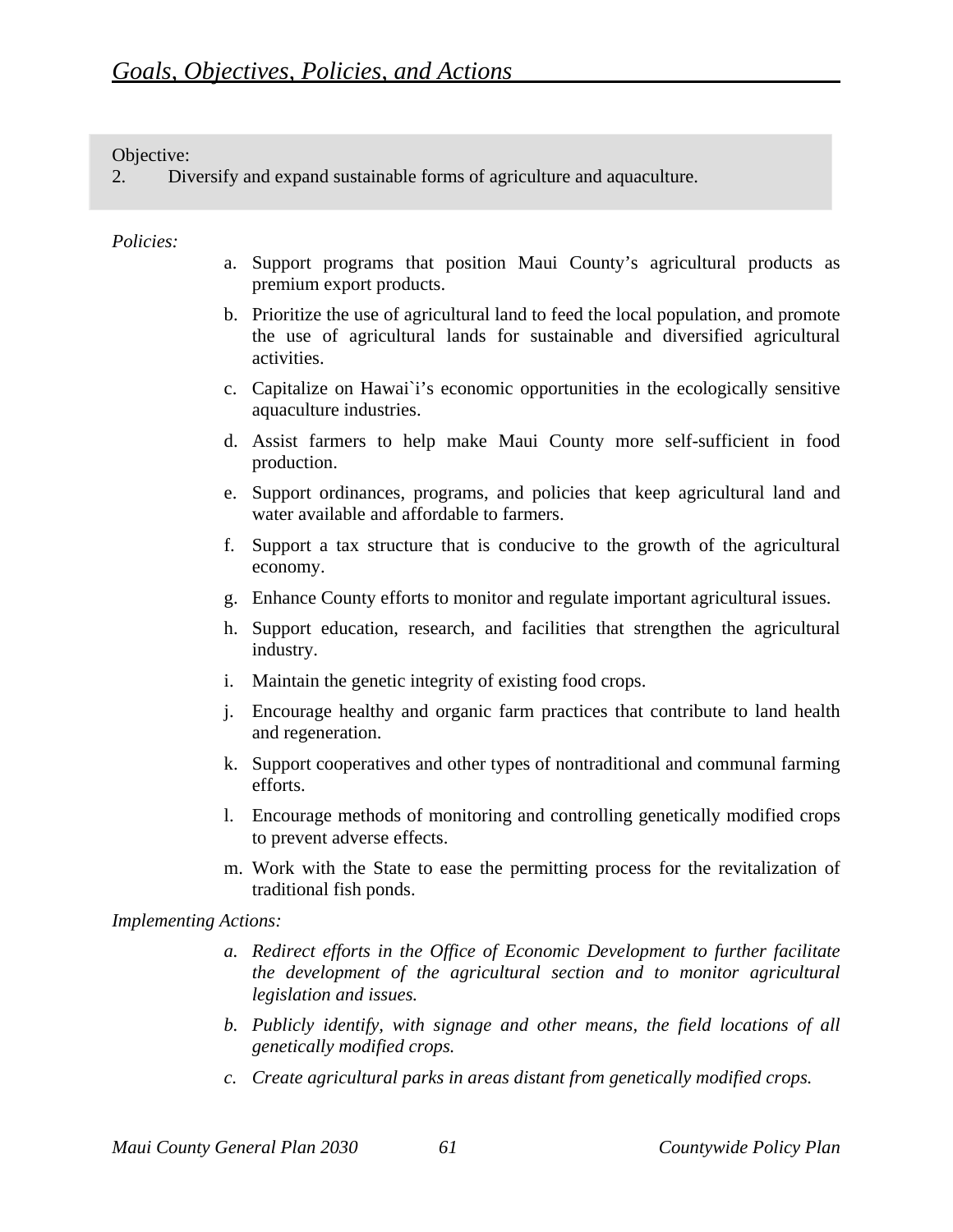3. Support a visitor industry that respects the resident culture and the environment.

- a. Promote traditional Hawaiian practices in visitor-related facilities and activities.
- b. Encourage and educate the visitor industry to be sensitive to island lifestyles and cultural values.
- c. Encourage a spirit of welcome for residents at visitor facilities, such as by offering kama`aina incentives and discount programs.
- d. Support the renovation and enhancement of existing visitor facilities.
- e. Support policies, programs, and a tax structure that redirect the benefits of the visitor industry back into the local community.
- f. Encourage resident ownership of visitor-related businesses and facilities.
- g. Develop partnerships to provide educational and training facilities to residents employed in the visitor industry.
- h. Foster an understanding of local cultures, customs, and etiquette, and emphasize the importance of the Aloha Spirit as a common good for all.
- i. Support the diversification, development, evolution, and integration of the visitor industry in a way that is compatible with the traditional, social, economic, spiritual, and environmental values of island residents.
- j. Improve collaboration between the visitor industry and the other sectors of Maui County's economy.
- k. Perpetuate an authentic image of the Hawaiian culture and history and an appropriate recognition of the host culture.
- l. Support the programs and initiatives outlined in the Maui County Tourism Strategic Plan 2006-2015.
- m. Promote water conservation, beach conservation, and open-space conservation in areas providing services for visitors.
- n. Recognize the important contributions that the visitor industry makes to the County's economy, and support a healthy and vibrant visitor industry.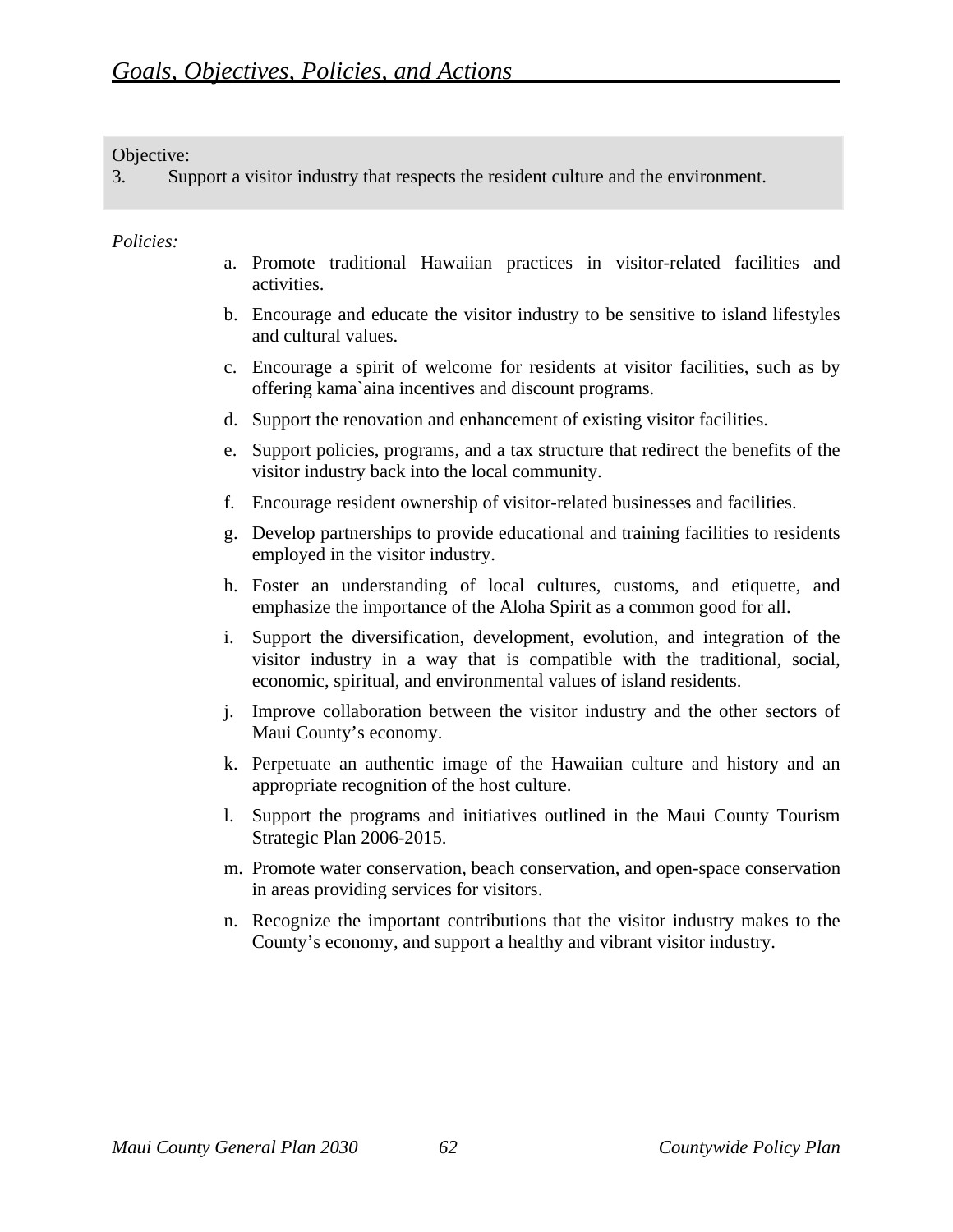4. Expand economic sectors that increase living-wage job choices and are compatible with community values.

- a. Support emerging industries, including the following:
	- Health and wellness industry;
	- Sports and recreation industry;
	- Film and entertainment industry;
	- Arts and culture industry;
	- Renewable-energy industry;
	- Research and development industry;
	- High-technology and knowledge-based industries;
	- Education and training industry;
	- Ecotourism industry; and
	- Agritourism industry.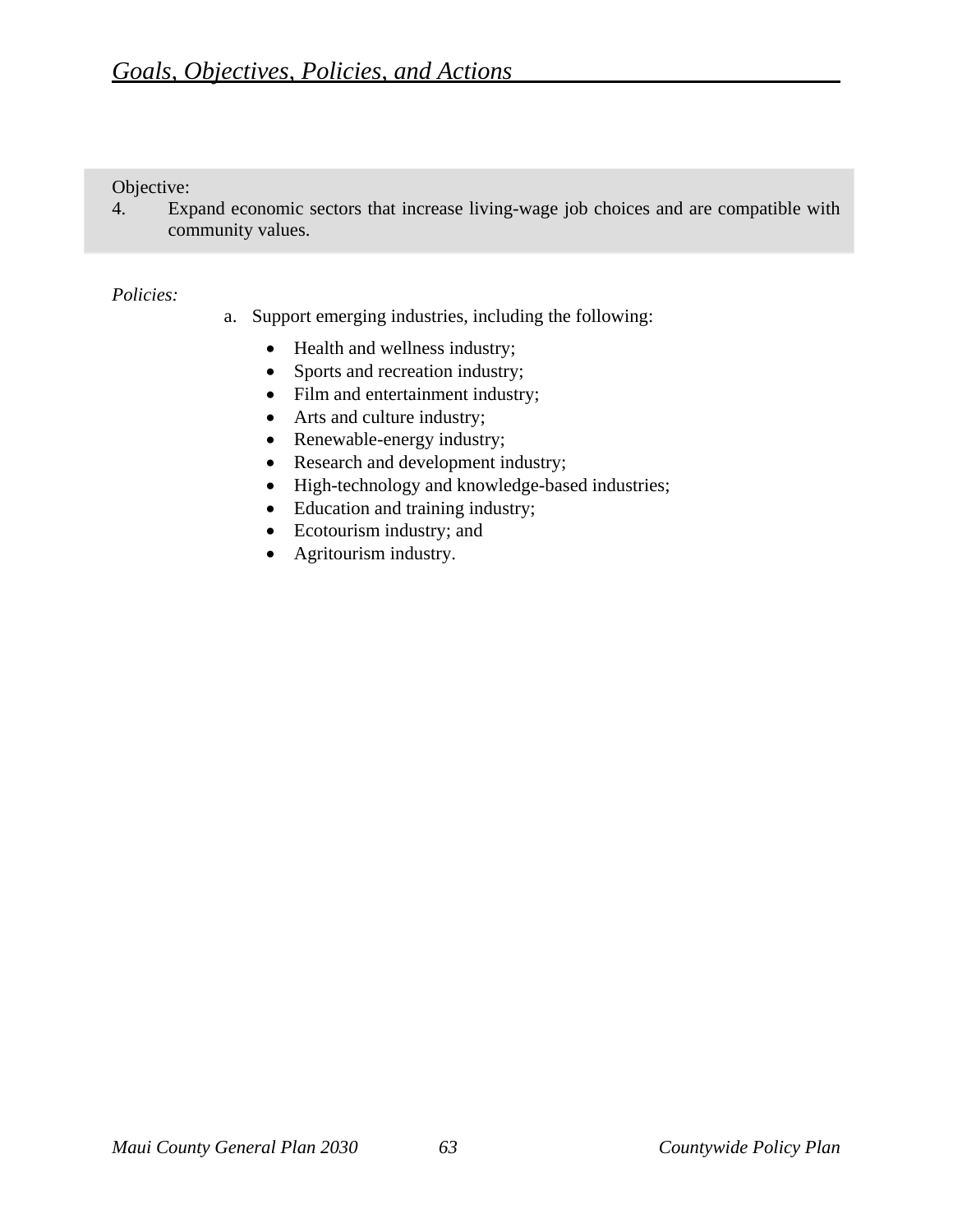- G. Improve Parks and Public Facilities
- Goal: A full range of island-appropriate public facilities and recreational opportunities will be provided to improve the quality of life for residents and visitors.

1. Expand access to recreational opportunities and community facilities to meet the present and future needs of residents of all ages and physical abilities.

#### *Policies:*

- a. Protect, enhance, and expand access to public shoreline and mountain resources.
- b. Expand and enhance the network of parks, multi-use paths, and bikeways.
- c. Assist communities in developing recreational facilities that promote physical fitness.
- d. Expand venue options for recreation and performances that enrich the lifestyles of Maui County's people.
- e. Expand affordable recreational and after-school programs for youth.
- f. Encourage and invest in recreational, social, and leisure activities that bring people together and build community pride.
- g. Promote the development and enhancement of community centers, civic spaces, and gathering places throughout our communities.
- h. Expand affordable access to recreational opportunities that support the local lifestyle.

#### *Implementing Actions:*

*a. Identify and reserve lands for cemeteries, and preserve existing cemeteries on all islands, appropriately accommodating varying cultural and faith-based traditions.* 

#### Objective:

2. Improve the quality and adequacy of community facilities.

- a. Provide an adequate supply of dedicated shelters and facilities for disaster relief.
- b. Provide and maintain community facilities that are appropriately designed to reflect the traditions and customs of local cultures.
- c. Ensure that parks and public facilities are safe and adequately equipped for the needs of all ages and physical abilities to the extent reasonable.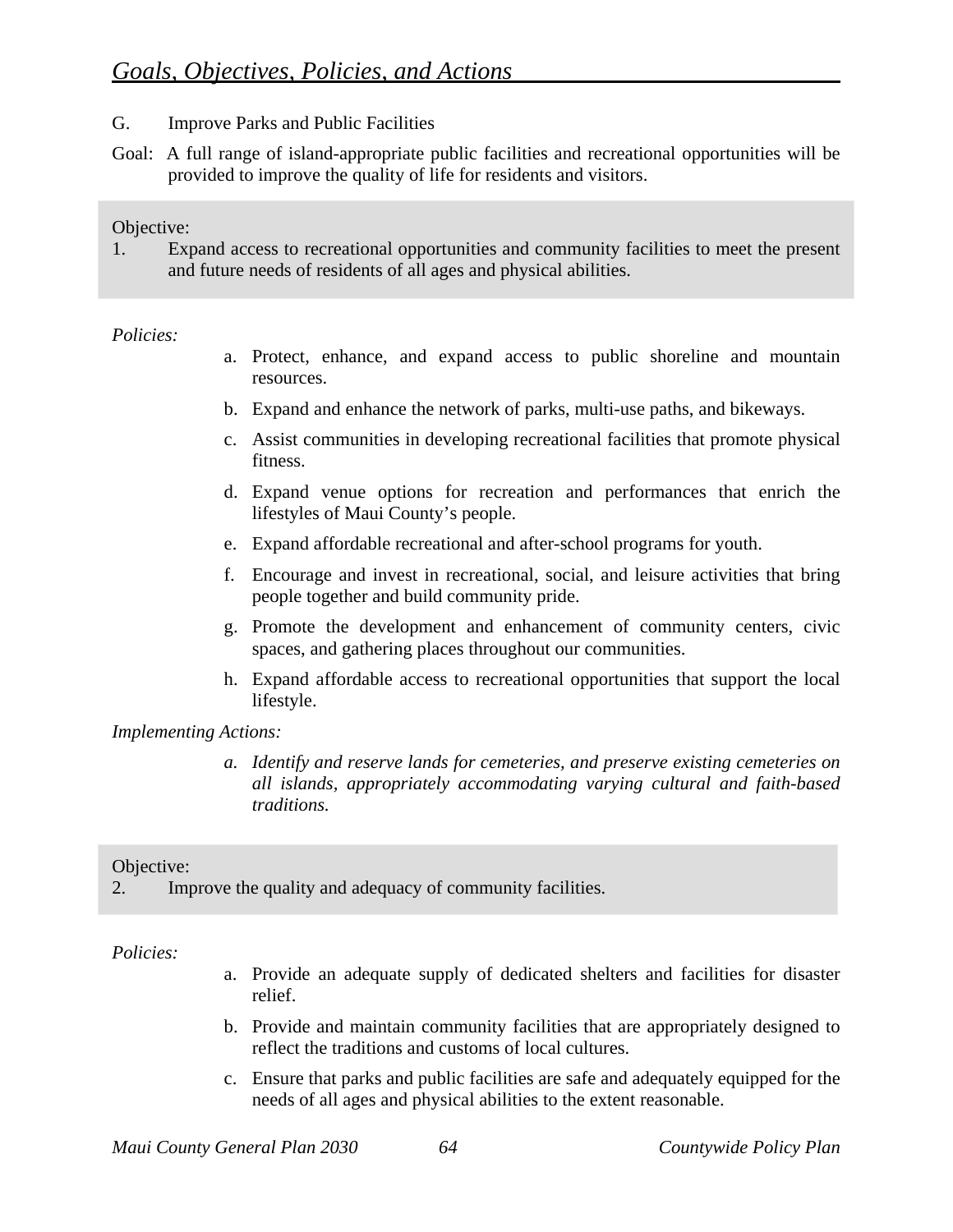- d. Maintain, enhance, expand, and provide new active and passive recreational facilities in ways that preserve the natural beauty of their locations.
- e. Redesign or retrofit public facilities to adapt to major shifts in environmental or urban conditions to the extent reasonable.

3. Enhance the funding, management, and planning of public facilities and park lands.

#### *Policies:*

- a. Identify and encourage the establishment of regulated and environmentally sound campgrounds.
- b. Manage park use and control access to natural resources in order to rest sensitive places and utilize the resources in a sustainable manner.
- c. Provide public-recreational facilities that are clean and well-maintained.
- d. Develop partnerships to ensure proper stewardship of the islands' trails, public lands, and access systems.
- e. Ensure that there is an adequate supply of public restrooms in convenient locations.

- *a. Encourage the State to allow for overnight fishing along the shoreline in accordance with management plans and regulations.*
- *b. Develop and regularly update functional plans, including those relating to public facilities, parks, and campgrounds.*
- *c. Develop and adopt local level-of-service standards for public facilities and parks.*
- *d. Identify, acquire, and develop lands for parks, civic spaces, and public uses.*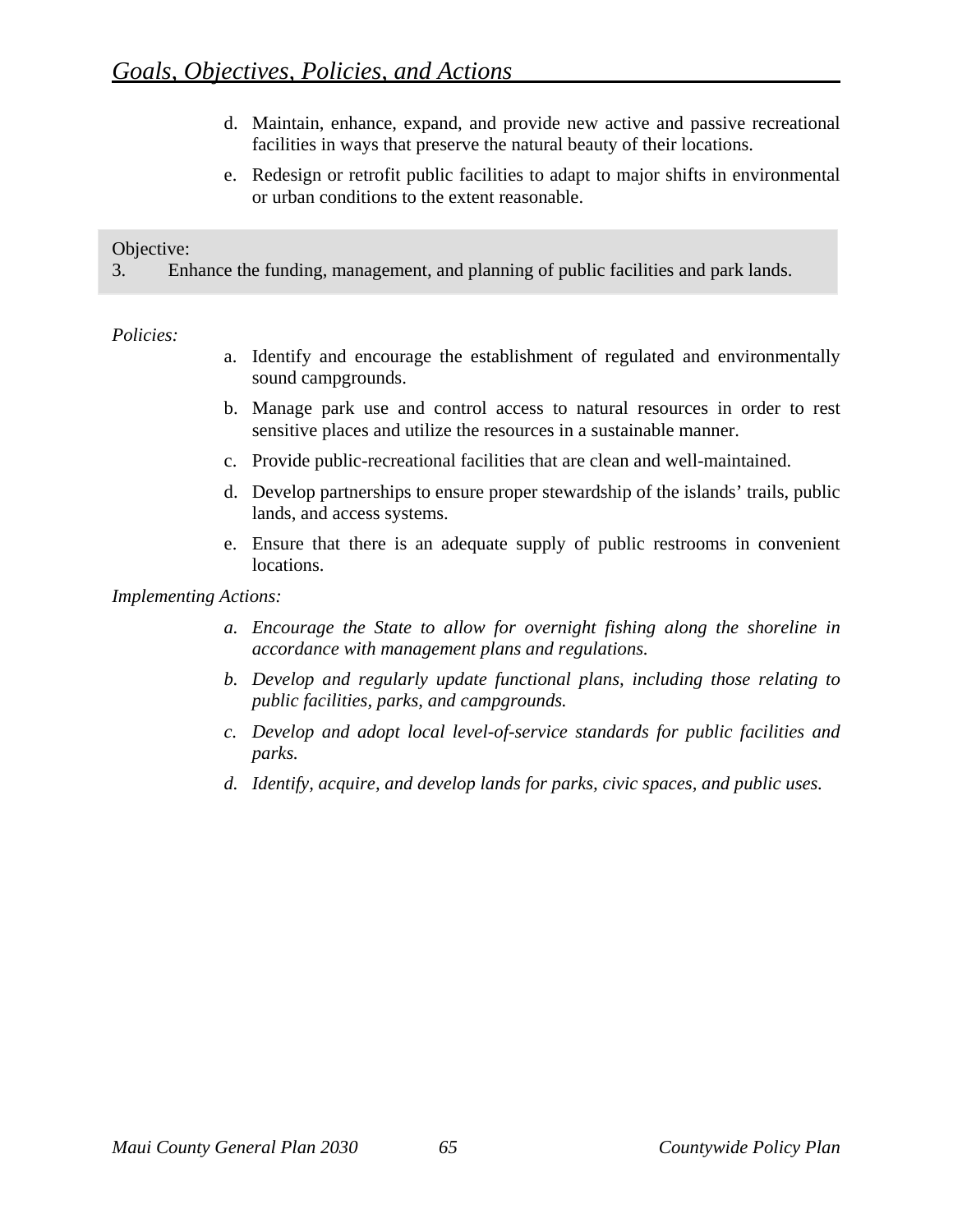- H. Diversify Transportation Options
- Goal: Maui County will have an efficient, economical, and environmentally sensitive means of moving people and goods.

1. Provide an effective, affordable, and convenient ground-transportation system that is environmentally sustainable.

- a. Execute planning strategies to reduce traffic congestion.
- b. Plan for the efficient relocation of roadways for the public benefit.
- c. Support the use of alternative roadway designs, such as traffic-calming techniques and modern roundabouts.
- d. Increase route and mode options in the ground-transportation network.
- e. Ensure that roadway systems are safe, efficient, and maintained in good condition.
- f. Preserve roadway corridors that have historic, scenic, or unique physical attributes that enhance the character and scenic resources of communities.
- g. Design new roads and roadway improvements to retain and enhance the existing character and scenic resources of the communities through which they pass.
- h. Promote a variety of affordable and convenient transportation services that meet countywide and community needs and expand ridership of transit systems.
- i. Collaborate with transit agencies, government agencies, employers, and operators to provide planning strategies that reduce peak-hour traffic.
- j. Develop and expand an attractive, island-appropriate, and efficient publictransportation system.
- k. Provide and encourage the development of specialized transportation options for the young, the elderly, and persons with disabilities.
- l. Evaluate all alternatives to preserve quality of life before widening roads.
- m. Encourage businesses in the promotion of alternative transportation options for resident and visitor use.
- n. Support the development of carbon-emission standards and an incentive program aimed at achieving County carbon-emission goals.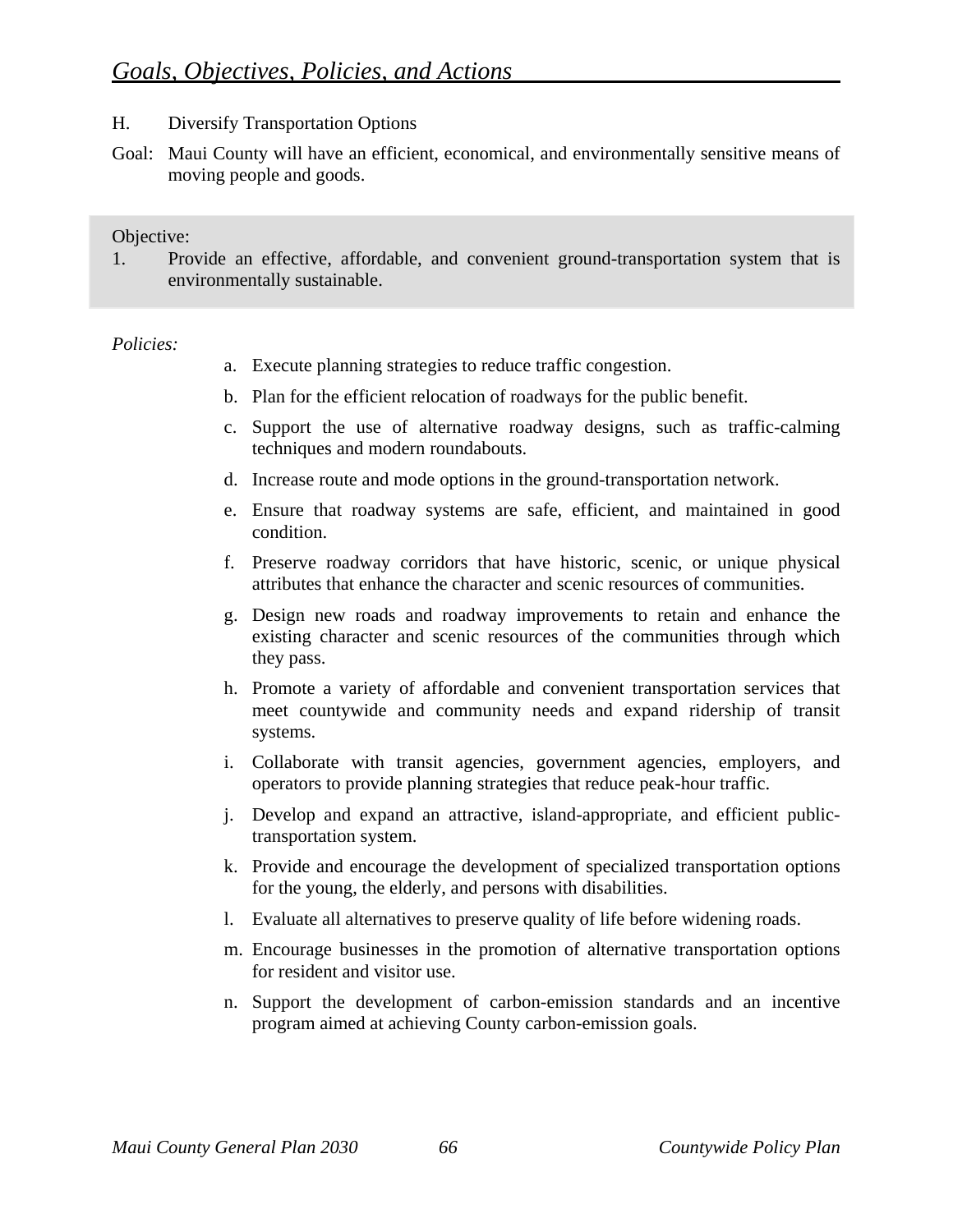- *a. Create incentives and implement strategies to reduce visitor dependence on rental cars.*
- *b. Establish efficient public-transit routes between employment centers and primary workforce residential areas.*
- *c. Create attractive, island-appropriate, conveniently located park-and-ride and ride-share facilities.*

## Objective:

2. Reduce the reliance on the automobile and fossil fuels by encouraging walking, bicycling, and other energy-efficient and safe alternative modes of transportation.

## *Policies:*

- a. Make walking and bicycling transportation safe and easy between and within communities.
- b. Require development to be designed with the pedestrian in mind.
- c. Design new and retrofit existing rights-of-way with adequate sidewalks, bicycle lanes, or separated multi-use transit corridors.
- d. Support the development of a countywide network of bikeways, equestrian trails, and pedestrian paths.
- e. Support the reestablishment of traditional trails between communities, to the ocean, and through the mountains for public use.
- f. Encourage educational programs to increase safety for pedestrians and bicyclists.

- *a. Design, build, and modify existing bikeways to improve safety and separation from automobiles.*
- *b. Increase enforcement to reduce abuse of bicycle and pedestrian lanes by motorized vehicles.*
- *c. Identify non-motorized transportation options as a priority for new sources of funding.*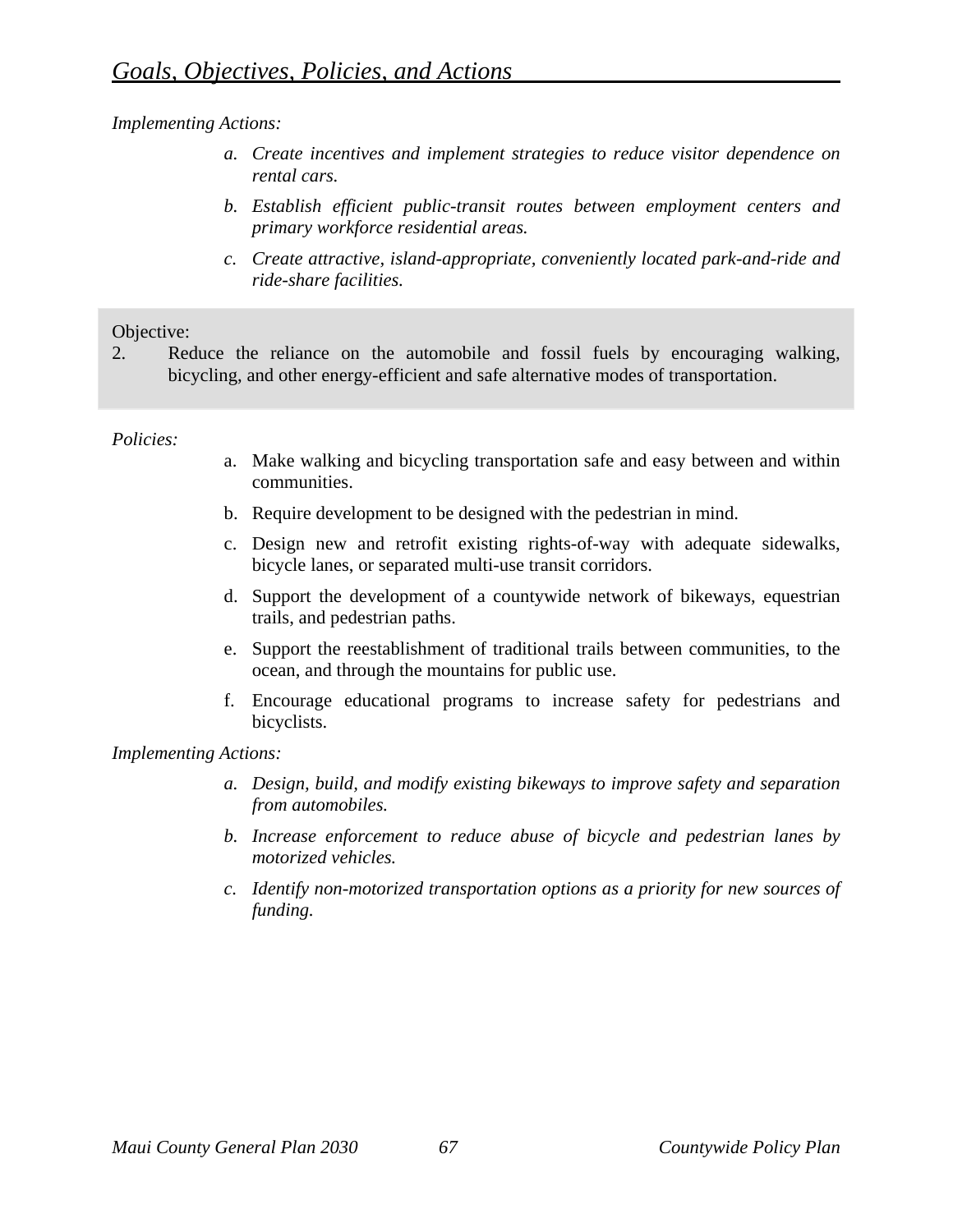3. Improve opportunities for affordable, efficient, safe, and reliable air transportation.

## *Policies:*

- a. Discourage private helicopter and fixed-wing landing sites to mitigate environmental and social impacts.
- b. Encourage the use of quieter aircraft and noise-abatement procedures for arrivals and departures.
- c. Encourage the modernization and maintenance of air-transportation facilities for general-aviation activities.
- d. Encourage a viable and competitive atmosphere for air carriers to expand service and ensure sufficient intra-County flights and affordable fares for consumers.
- e. Continue to support secondary airports, and encourage the State to provide them with adequate funding.
- f. During Community Plan updates, explore the use of the smaller airports.
- g. Encourage the State to provide efficient, adequate, and affordable parking and transit connections within and around airports.

#### Objective:

4. Improve opportunities for affordable, efficient, safe, and reliable ocean transportation.

- a. Support programs and regulations that reduce the disposal of maritime waste and prevent spills into the ocean.
- b. Encourage the upgrading of harbors to resist damage from natural hazards and disasters.
- c. Encourage the State to study the use of existing harbors and set priorities for future use.
- d. Explore all options to protect the traditional recreational uses of harbors, and mitigate harbor-upgrade impacts to recreational uses where feasible.
- e. Encourage the upgrading of harbors and the separation of cargo and bulk materials from passenger and recreational uses.
- f. Encourage the State to provide for improved capacity at shipping, docking, and storage facilities.
- g. Encourage the State to provide adequate parking facilities and transit connections within and around harbor areas.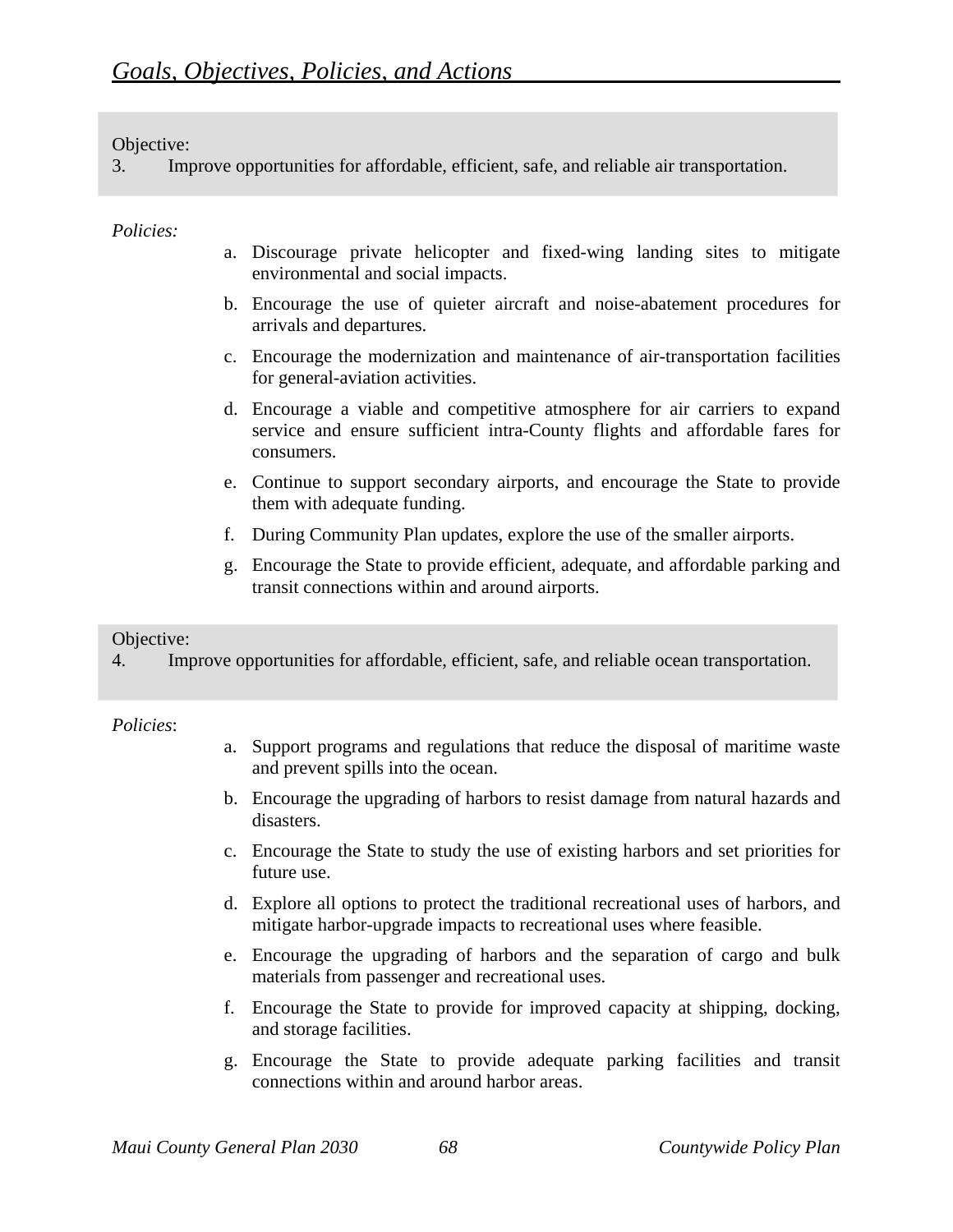- h. Encourage the redevelopment and revitalization of harbors while preserving historic and cultural assets in harbor districts.
- i. Encourage the State to provide adequate facilities for small-boat operations, including small-boat launch ramps, according to community needs.
- j. Support the maintenance and cleanliness of harbor facilities.
- k. Support the redevelopment of harbors as pedestrian-oriented gathering places.

5. Improve and expand the planning and management of transportation systems.

- a. Encourage progressive community design and development that will reduce transportation trips.
- b. Require new developments to contribute their *pro rata* share of local and regional infrastructure costs.
- c. Establish appropriate user fees for private enterprises that utilize publictransportation facilities for recreational purposes.
- d. Support the revision of roadway-design criteria and standards so that roads are compatible with surrounding neighborhoods and the character of rural areas.
- e. Plan for multi-modal transportation and utility corridors on each island.
- f. Support designing all transportation facilities, including airport, harbor, and mass-transit stations, to reflect Hawaiian architecture.
- g. Utilize transportation-demand management as an integral part of transportation planning.
- h. Accommodate the planting of street trees and other appropriate landscaping in all public rights-of-way.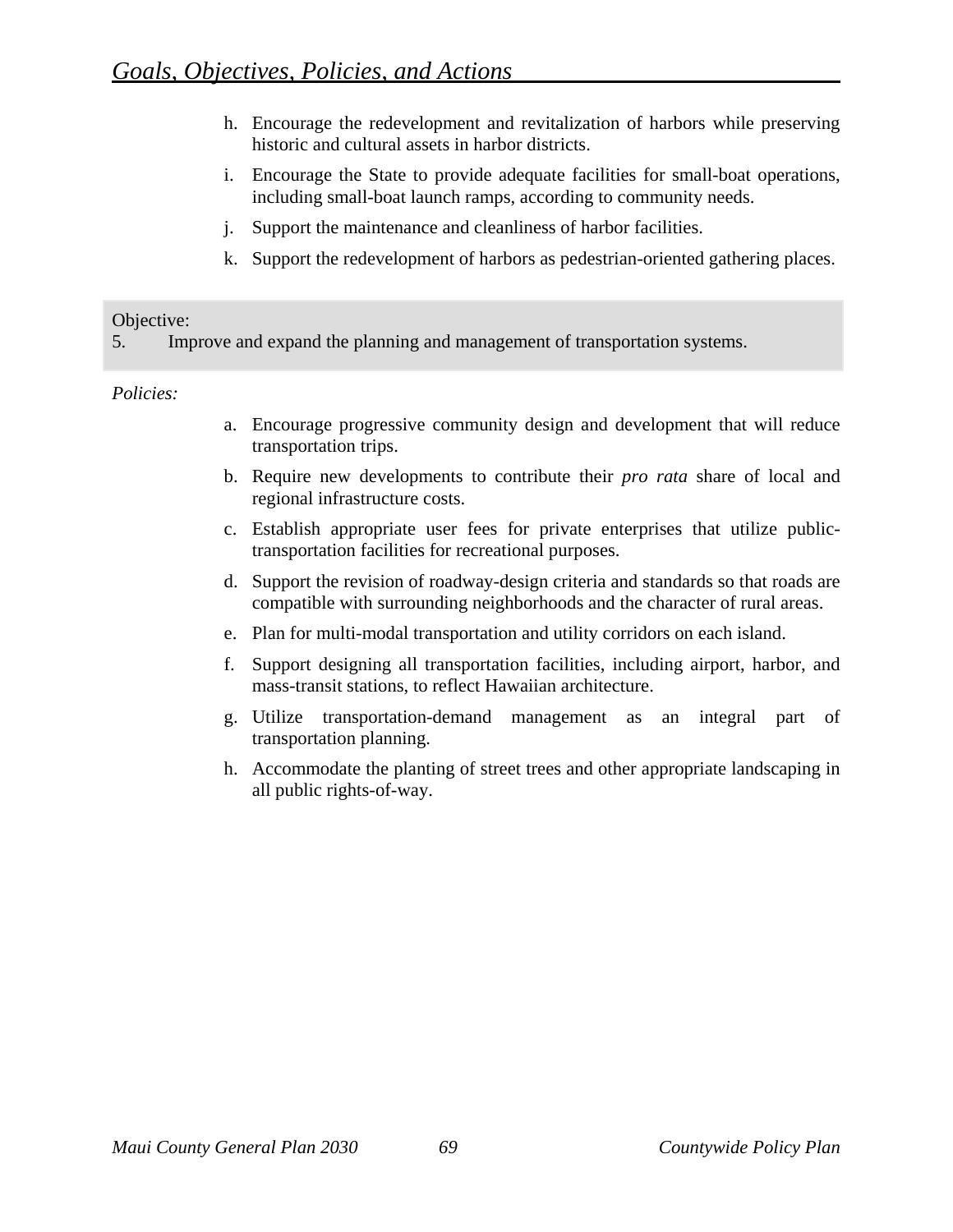- I. Improve Physical Infrastructure
- Goal: Maui County's physical infrastructure will be maintained in optimum condition and will provide for and effectively serve the needs of the County through clean and sustainable technologies.

1. Improve water systems to assure access to sustainable, clean, reliable, and affordable sources of water.

#### *Policies:*

- a. Ensure that adequate supplies of water are available prior to approval of subdivision or construction documents.
- b. Develop and fund improved water-delivery systems.
- c. Ensure a reliable and affordable supply of water for productive agricultural uses.
- d. Promote the reclamation of gray water, and enable the use of reclaimed, gray, and brackish water for activities that do not require potable water.
- e. Retain and expand public control and ownership of water resources and delivery systems.
- f. Improve the management of water systems so that surface-water and groundwater resources are not degraded by overuse or pollution.
- g. Explore and promote alternative water-source-development methods.
- h. Seek reliable long-term sources of water to serve developments that achieve consistency with the appropriate Community Plans.

#### *Implementing Actions:*

*a. Develop a process to review all applications for desalination.* 

#### Objective:

2. Improve waste-disposal practices and systems to be efficient, safe, and as environmentally sound as possible.

- a. Provide sustainable waste-disposal systems and comprehensive, convenient recycling programs to reduce the flow of waste into landfills.
- b. Support innovative and alternative practices in recycling solid waste and wastewater and disposing of hazardous waste.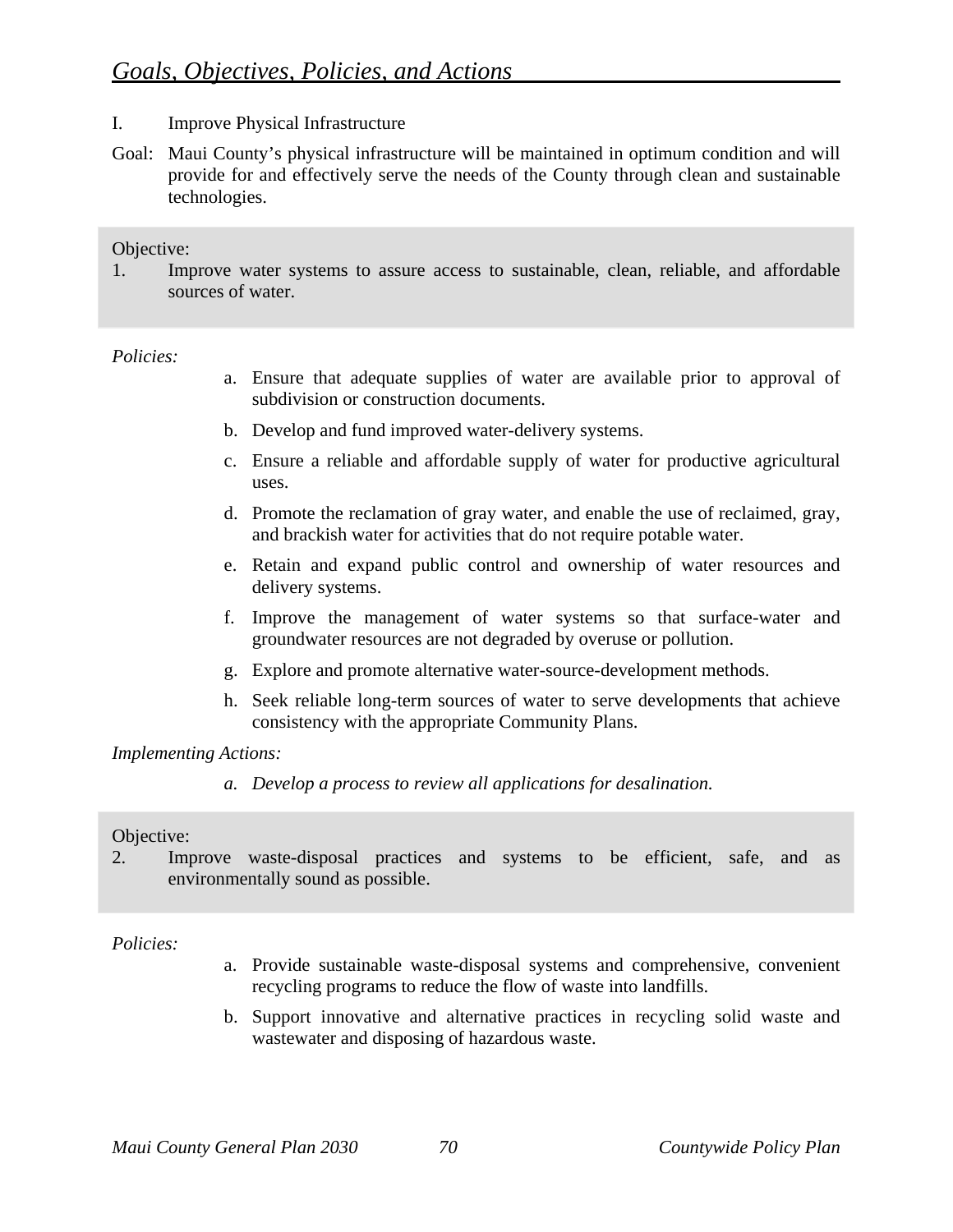- c. Encourage vendors and owners of automobile, appliance, and white goods to participate in the safe disposal and recycling of such goods, and ensure greater accountability for large waste producers.
- d. Develop strategies to promote public awareness to reduce pollution and litter, and encourage residents to reduce, reuse, recycle, and compost waste materials.
- e. Pursue improvements and upgrades to existing wastewater and solid-waste systems consistent with current and future plans and the County's Capital Improvement Program.

- *a. Establish recycling, trash-separation, and materials recovery programs and facilities to reduce the flow of waste into landfills.*
- *b. Study the feasibility of developing environmentally safe waste-to-energy facilities.*
- *c. Utilize taxes and fees as means to encourage conservation and recycling.*
- *d. Implement and regularly update the Integrated Solid Waste Management Plan.*
- *e. Phase out the use of injection wells.*

## Objective:

3. Significantly increase the use of renewable and green technologies to promote energy efficiency and energy self-sufficiency.

- a. Promote the use of locally renewable energy sources, and reward energy efficiency.
- b. Consider tax incentives and credits for the development of sustainable- and renewable-energy sources.
- c. Expand education about energy conservation and self-sufficiency.
- d. Encourage small-scale energy generation that utilizes wind, sun, water, biowaste, and other renewable sources of energy.
- e. Expand renewable-energy production.
- f. Develop public-private partnerships to ensure the use of renewable energy and increase energy efficiency.
- g. Require the incorporation of locally appropriate energy-saving and green building design concepts in all new developments by providing energyefficient urban design guidelines and amendments to the Building Code.
- h. Encourage the use of sustainable energy to power vehicles.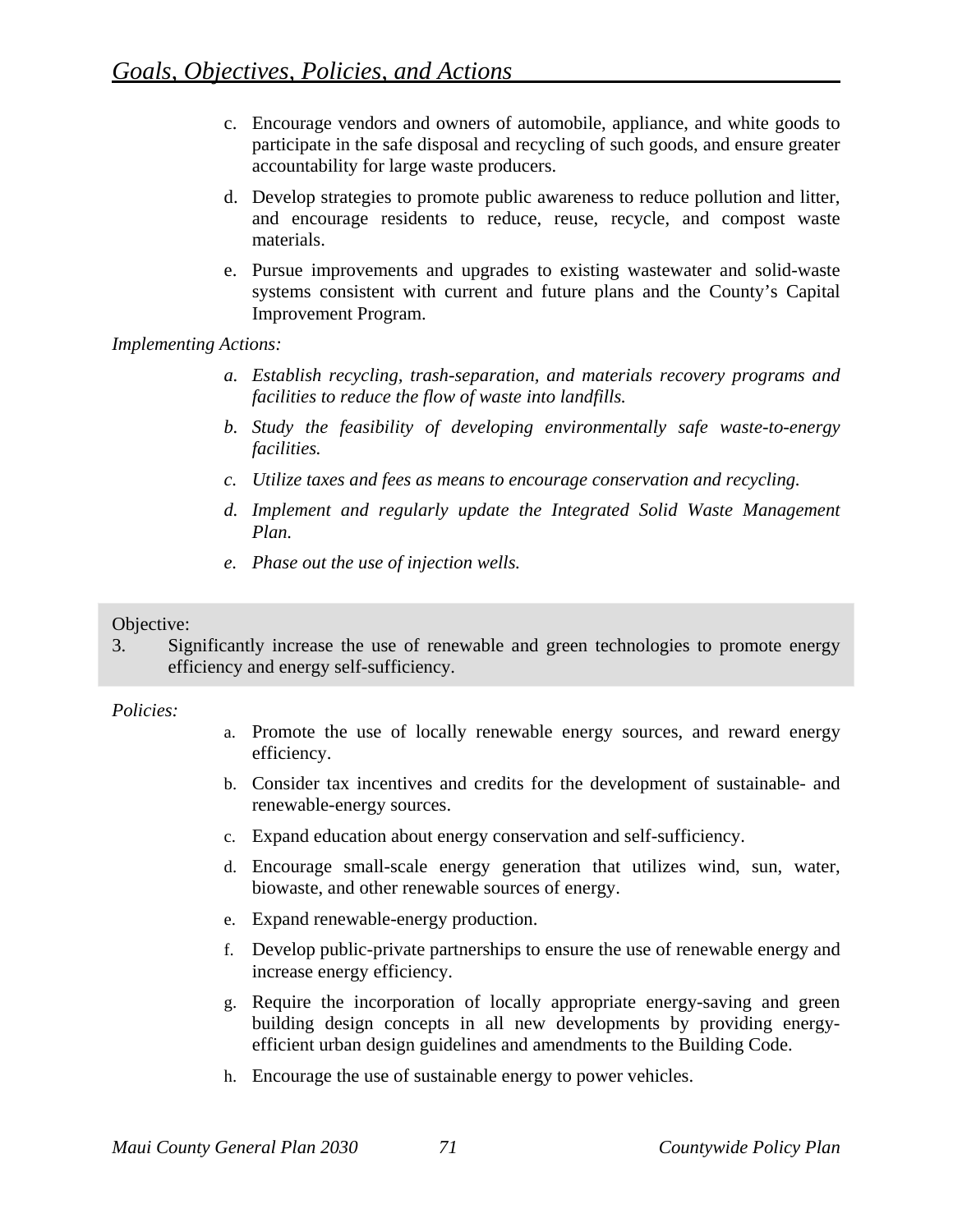- i. Promote the retrofitting of existing buildings and new development to incorporate energy-saving design concepts and devices.
- j. Encourage green footprint practices.
- k. Reduce Maui County's dependence on fossil fuels and energy imports.
- l. Support green building practices such as the construction of buildings that aim to minimize carbon dioxide production, produce renewable energy, and recycle water.
- m. Promote and support environmentally friendly practices in all energy sectors.

- *a. Adopt an energy-efficiency policy for Maui County government as a model for other jurisdictions.*
- *b. Adopt a Green Building Code, and support green building practices.*

#### Objective:

4. Direct growth in a way that makes efficient use of existing infrastructure and to areas where there is available infrastructure capacity.

#### *Policies:*

- a. Capitalize on existing infrastructure capacity as a priority over infrastructure expansion.
- b. Planning for new towns should only be considered if a region's growth is too large to be directed into infill and adjacent growth areas.
- c. Utilize appropriate infrastructure technologies in the appropriate locations.
- d. Promote land use patterns that can be provided with infrastructure and public facilities in a cost-effective manner.
- e. Support catchment systems and on-site wastewater treatment in rural areas and aggregated water and wastewater systems in urban areas if they are appropriately located.

- *a. Develop a streamlining system for urban infill projects.*
- *b. Identify appropriate areas for urban expansion of existing towns where infrastructure and public facilities can be provided in a cost-effective manner.*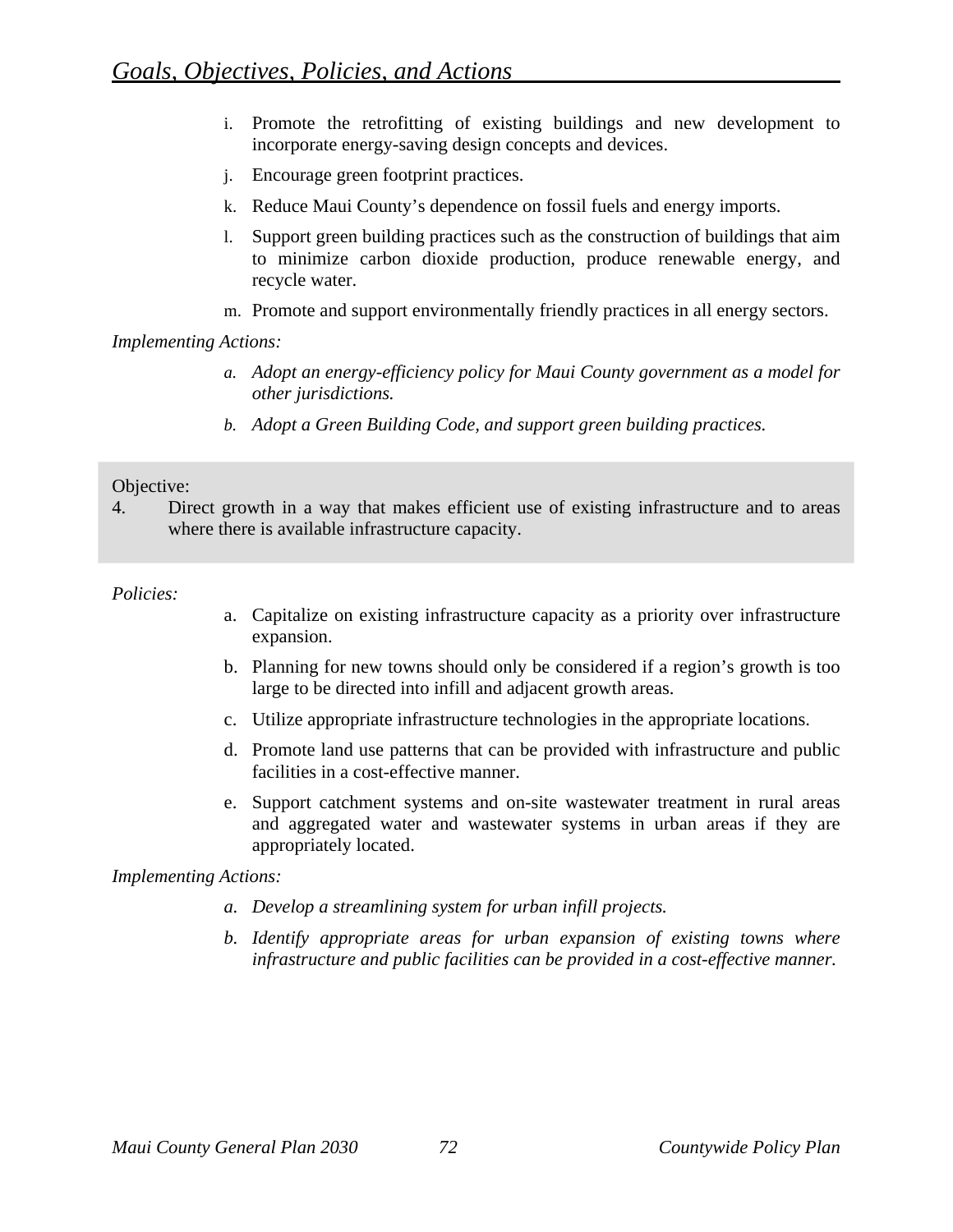5. Improve the planning and management of infrastructure systems.

#### *Policies:*

- a. Provide a reliable and sufficient level of funding to enhance and maintain infrastructure systems.
- b. Require new developments to contribute their *pro rata* share of local and regional infrastructure costs.
- c. Improve coordination among infrastructure providers and planning agencies to minimize construction impacts.
- d. Maintain inventories of infrastructure capacity, and project future infrastructure needs.
- e. Require social-justice and -equity issues to be considered during the infrastructure-planning process.
- f. Discourage the development of critical infrastructure systems within hazard zones and the tsunami-inundation zone to the extent practical.
- g. Ensure that infrastructure is built concurrent with or prior to development.
- h. Ensure that basic infrastructure needs can be met during a disaster.
- i. Locate public facilities and emergency services in appropriate locations that support the health, safety, and welfare of each community and that minimize delivery inefficiencies.
- j. Promote the undergrounding of utility and other distribution lines for health, safety, and aesthetic reasons.

- *a. Develop and regularly update functional plans for infrastructure systems.*
- *b. Develop, adopt, and regularly update local or community-sensitive level-ofservice standards for infrastructure systems.*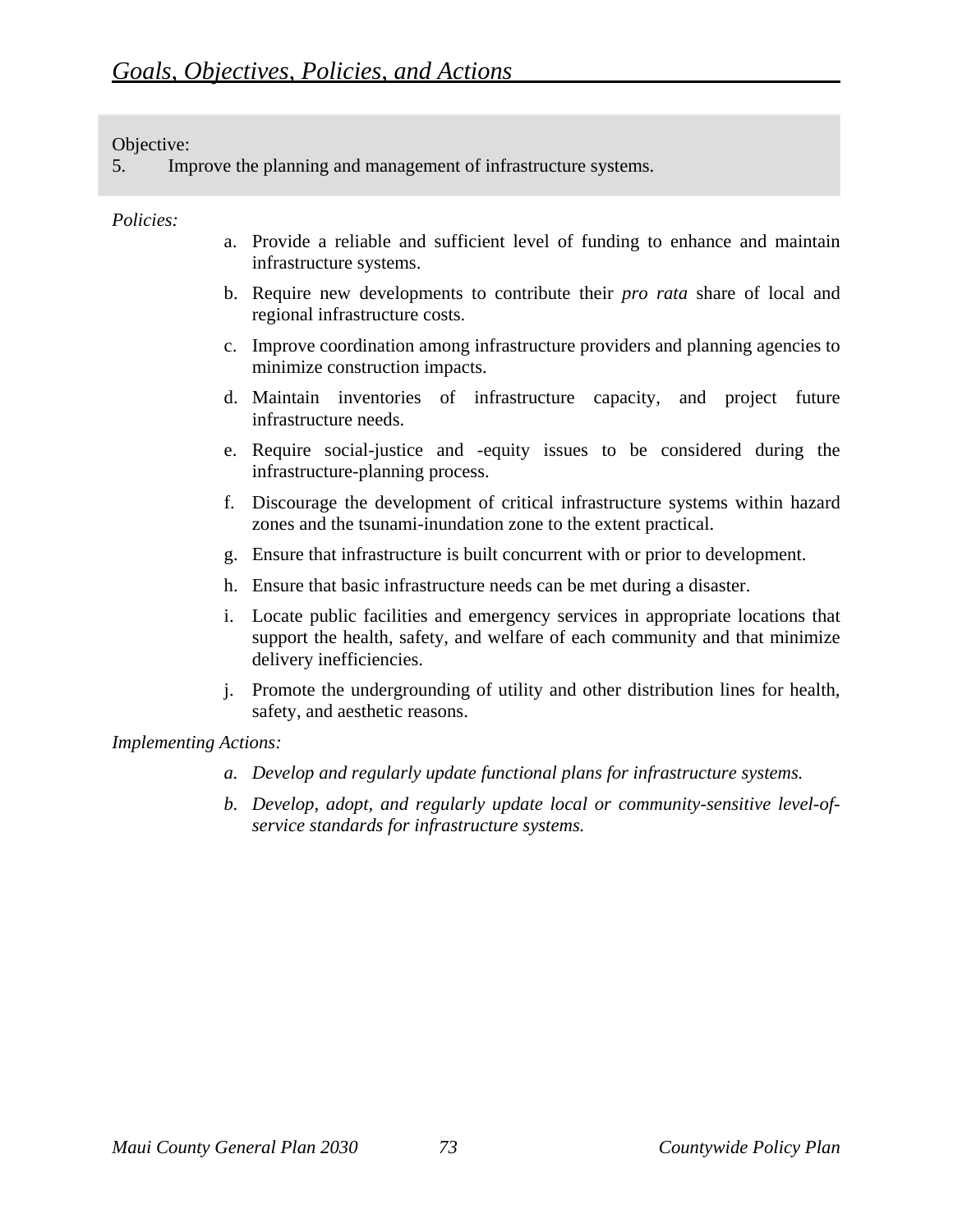- J. Promote Sustainable Land Use and Growth Management
- Goal: Community character, lifestyles, economies, and natural assets will be preserved by managing growth and using land in a sustainable manner.

1. Improve land use management and implement a directed-growth strategy.

#### *Policies:*

- a. Establish, map, and enforce urban- and rural-growth limits.
- b. Direct urban and rural growth to designated areas.
- c. Limit the number of visitor-accommodation units and facilities in Community Plan Areas.
- d. Maintain a sustainable balance between the resident, part-time resident, and visitor populations.
- e. Encourage redevelopment and infill in existing communities on lands intended for urban use to protect productive farm land and open-space resources.
- f. Discourage new entitlements for residential, resort, or commercial development along the shoreline.
- g. Restrict development in areas that are prone to natural hazards, disasters, or sea-level rise.
- h. Direct new development in and around communities with existing infrastructure and service capacity, and protect natural, scenic, shoreline, and cultural resources.
- i. Establish and maintain permanent open space between communities to protect each community's identity.
- j. Support the dedication of land for public uses.
- k. Preserve the public's rights of access to and continuous lateral access along all shorelines.
- l. Enable existing and future communities to be self-sufficient through sustainable land use planning and management practices.
- m. Protect summits, slopes, and ridgelines from inappropriate development.

- *a. Regularly update urban- and rural-growth boundaries and their maps.*
- *b. Establish transfer and purchase of development rights programs.*
- *c. Develop and adopt a green infrastructure plan.*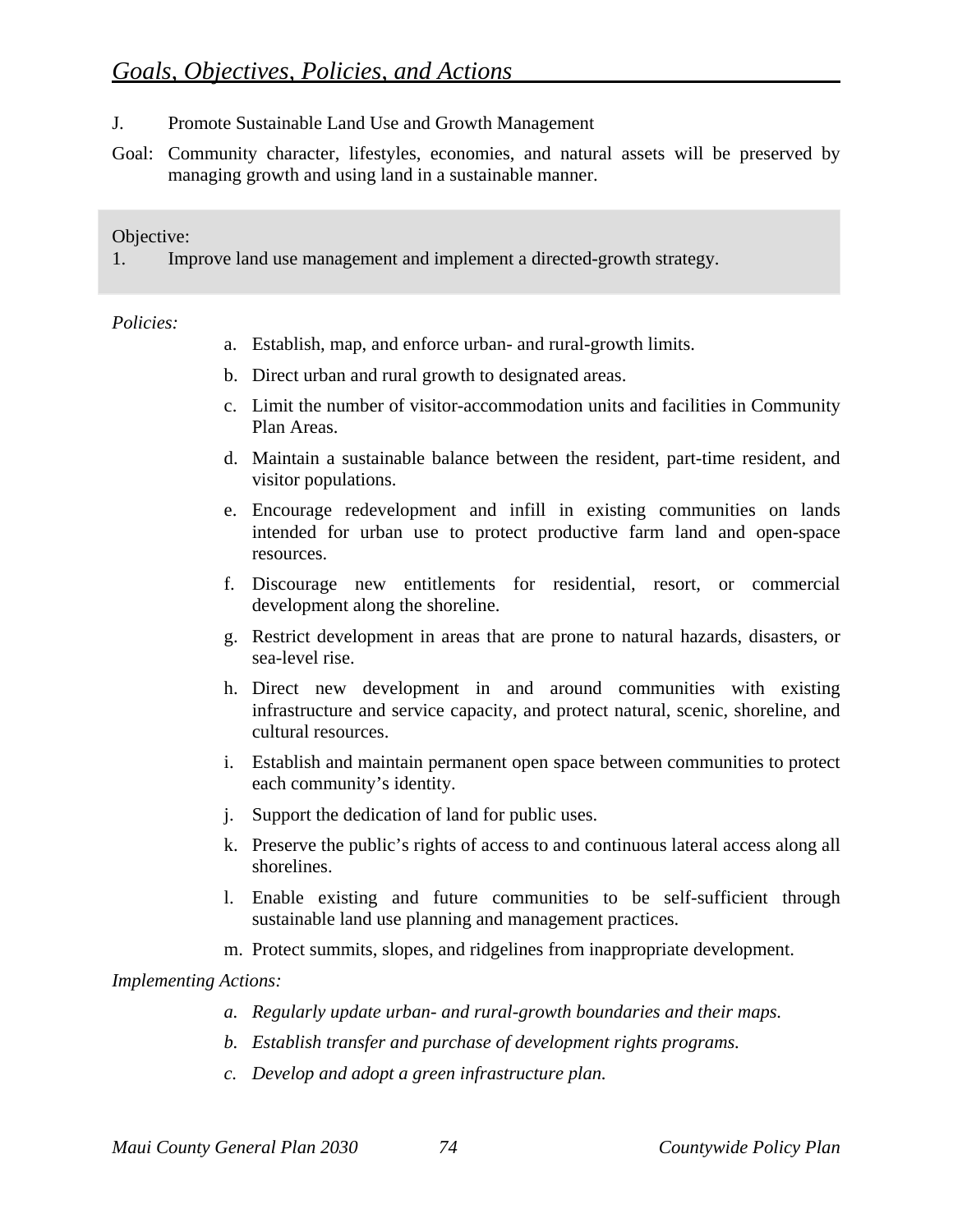- *d. Develop studies to help determine a sustainable social, environmental, and economic carrying capacity for each island.*
- *e. Identify and define resort-destination areas.*

2. Improve planning for and management of agricultural lands and rural areas.

## *Policies:*

- a. Protect prime, productive, and potentially productive agricultural lands to maintain the islands' agricultural and rural identities and economies.
- b. Provide opportunities and incentives for self-sufficient and subsistence homesteads and farms.
- c. Discourage developing or subdividing agriculturally designated lands when non-agricultural activities would be primary uses.
- d. Conduct agricultural-development planning to facilitate robust and sustainable agricultural activities.

## *Implementing Actions:*

*a. Inventory and protect prime, productive, and potentially productive agricultural lands from competing non-agricultural land uses.* 

# Objective:

3. Design all developments to be in harmony with the environment and to protect each community's sense of place.

- a. Support and provide incentives for green building practices.
- b. Encourage the incorporation of green building practices and technologies into all government facilities to the extent practicable.
- c. Protect and enhance the unique architectural and landscape characteristics of each Community Plan Area, small town, and neighborhood.
- d. Ensure that adequate recreational areas, open spaces, and public-gathering places are provided and maintained in all urban centers and neighborhoods.
- e. Ensure business districts are distinctive, attractive, and pedestrian-friendly destinations.
- f. Use trees and other forms of landscaping along rights-of-way and within parking lots to provide shade, beauty, urban-heat reduction, and separation of pedestrians from automobile traffic in accordance with community desires.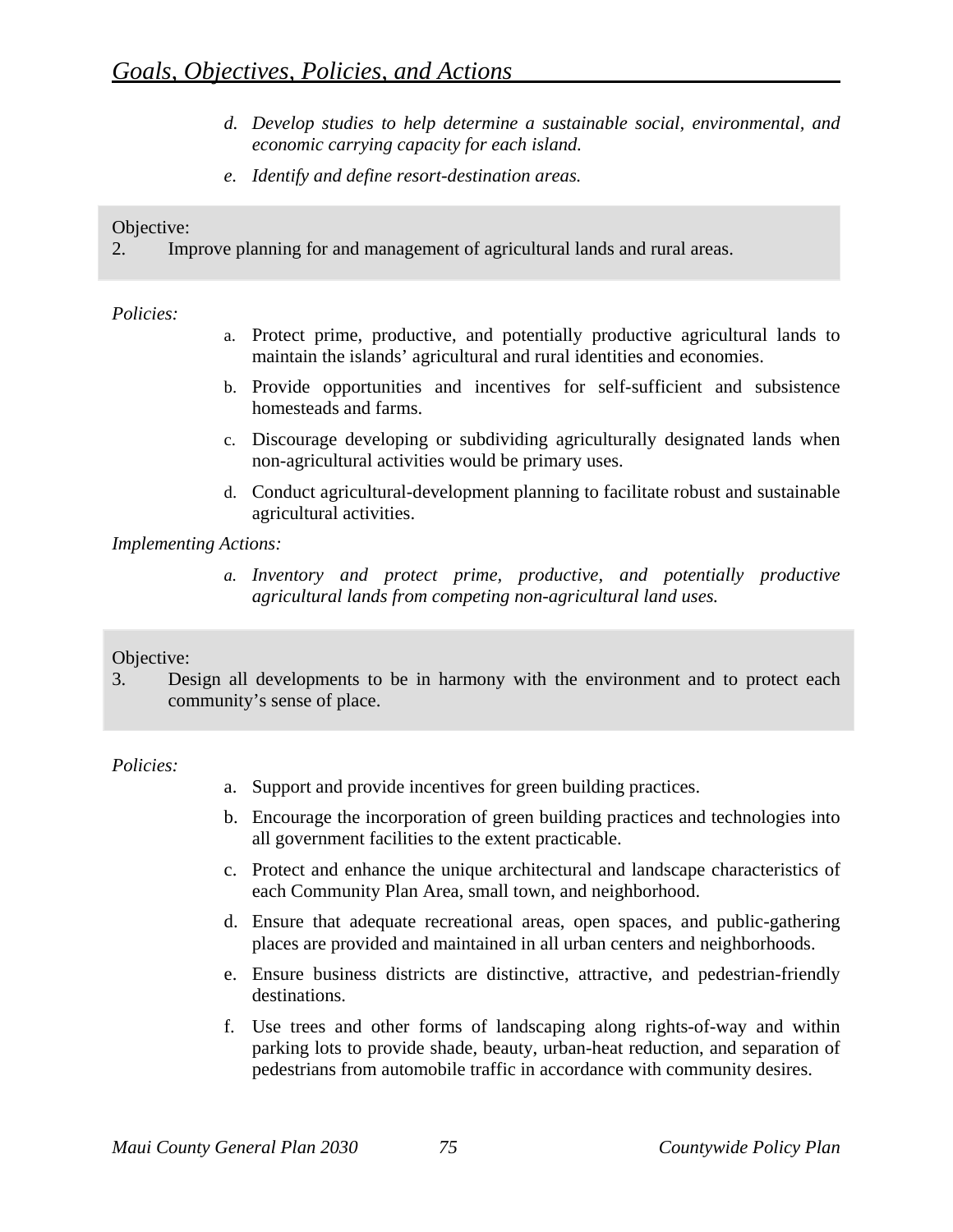- g. Where appropriate, integrate public-transit, equestrian, pedestrian, and bicycle facilities, and public rights-of-way as design elements in new and existing communities.
- h. Ensure better connectivity and linkages between land uses.
- i. Adequately buffer and mitigate noise and air pollution in mixed-use areas to maintain residential quality of life.
- j. Protect rural communities and traditional small towns by regulating the footprint, locations, site planning, and design of structures.
- k. Support small-town revitalization and preservation.
- l. Facilitate safe pedestrian access, and create linkages between destinations and within parking areas.

- *a. Establish design guidelines and standards to enhance urban and rural environments.*
- *b. Provide funding for civic-center and civic-space developments.*
- *c. Establish and enhance urban forests in neighborhoods and business districts.*

# Objective:

4. Improve and increase efficiency in land use planning and management.

- a. Assess the cumulative impact of developments on natural ecosystems, natural resources, wildlife habitat, and surrounding uses.
- b. Ensure that new development projects requiring discretionary permits demonstrate a community need, show consistency with the General Plan, and provide an analysis of impacts.
- c. Encourage public and private partnerships to preserve lands of importance, develop housing, and meet the needs of residents.
- d. Promote creative subdivision designs that implement best practices in land development, sustainable management of natural and physical resources, increased pedestrian and bicycle functionality and safety, and the principles of livable communities.
- e. Coordinate with Federal, State, and County officials in order to ensure that land use decisions are consistent with County plans and the vision local populations have for their communities.
- f. Enable greater public participation in the review of subdivisions.
- g. Improve land use decision making through the use of land- and geographicinformation systems.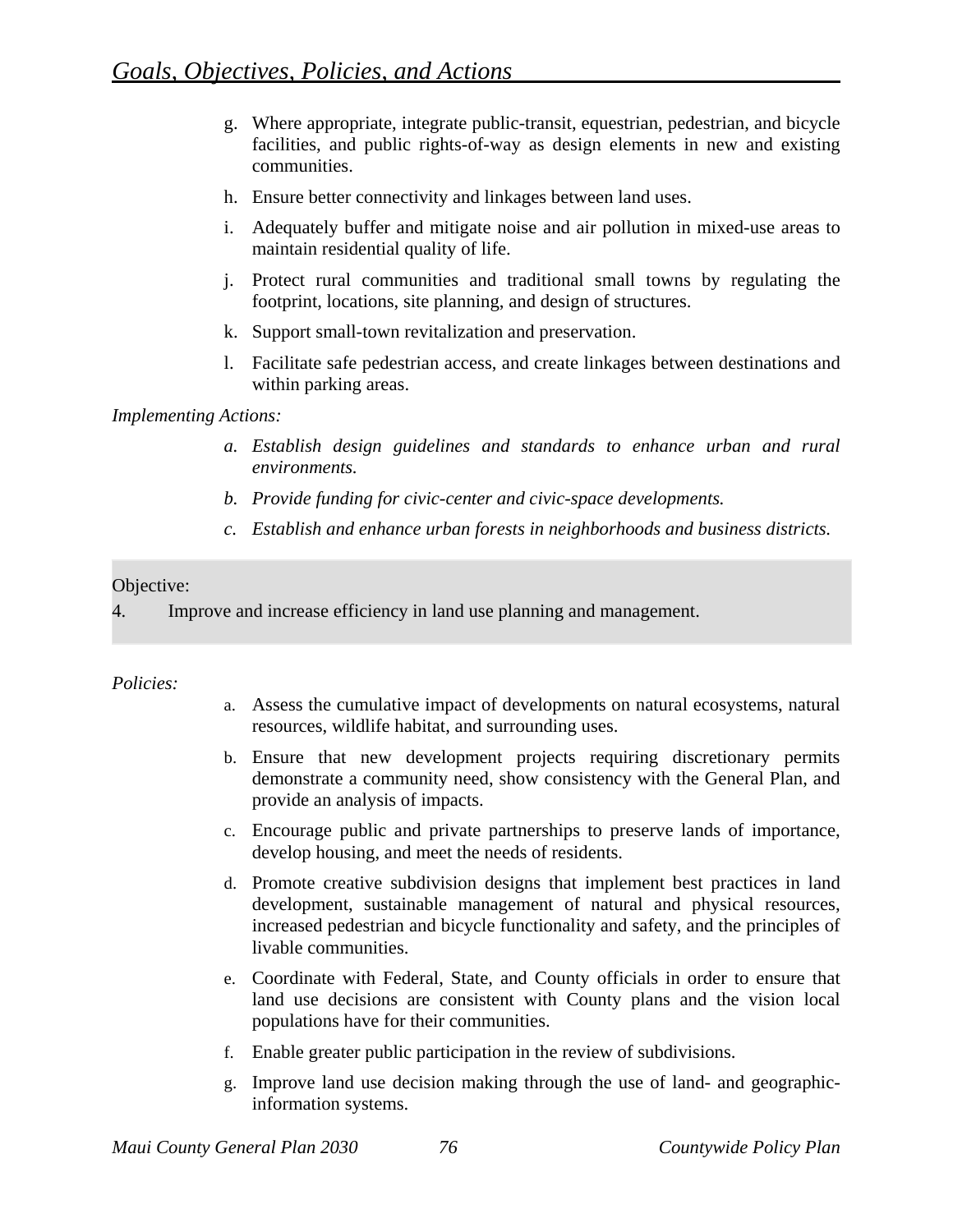*a. Institute a time limit and sunsetting stipulations on development entitlements and their implementation.*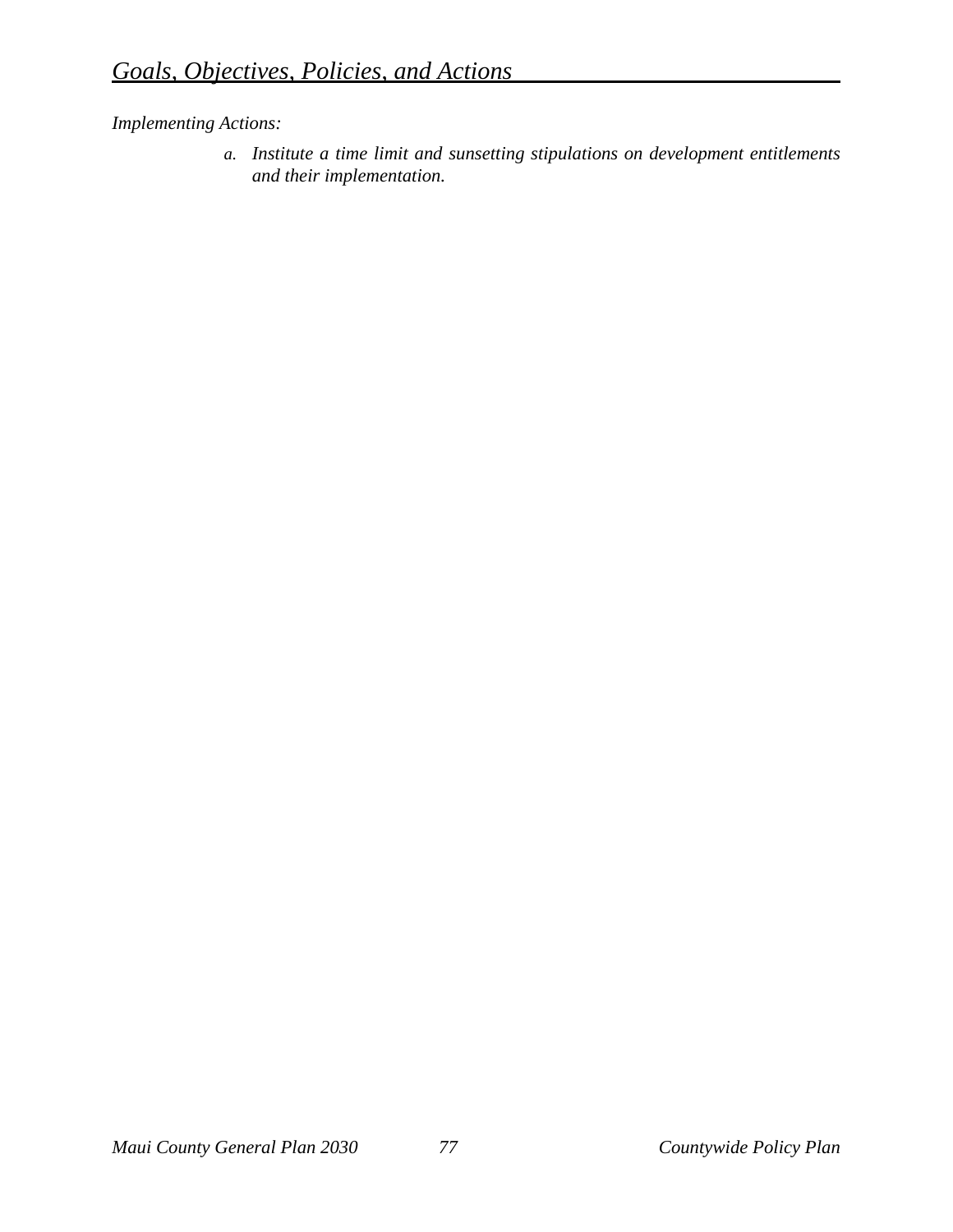- K. Strive for Good Governance
- Goal: Government services will be transparent, effective, efficient, and responsive to the needs of residents.

1. Strengthen governmental planning, coordination, consensus building, and decision making.

#### *Policies:*

- a. Plan and prepare for the effects of social, demographic, economic, and environmental shifts.
- b. Plan for and address the possible implications of Hawaiian sovereignty.
- c. Encourage collaboration among government agencies to reduce duplication of efforts and promote information availability and exchange.
- d. Expand opportunities for the County to be involved in and affect State and Federal decision making.
- e. Plan and prepare for large-scale emergencies and contingencies.
- f. Improve public awareness about preparing for natural hazards, disasters, and evacuation plans.
- g. Improve coordination among Federal, State, and County agencies.

- *a. Develop policies, regulations, and programs to protect and enhance the unique character and needs of the County's various communities.*
- *b. Evaluate and, if necessary, recommend modifications to the County Charter that could result in a possible change to the form of governance for Maui County.*
- *c. Study and evaluate the feasibility and implications of district voting in Maui County Council elections.*
- *d. Study and evaluate the feasibility of authorizing town governments in Maui County.*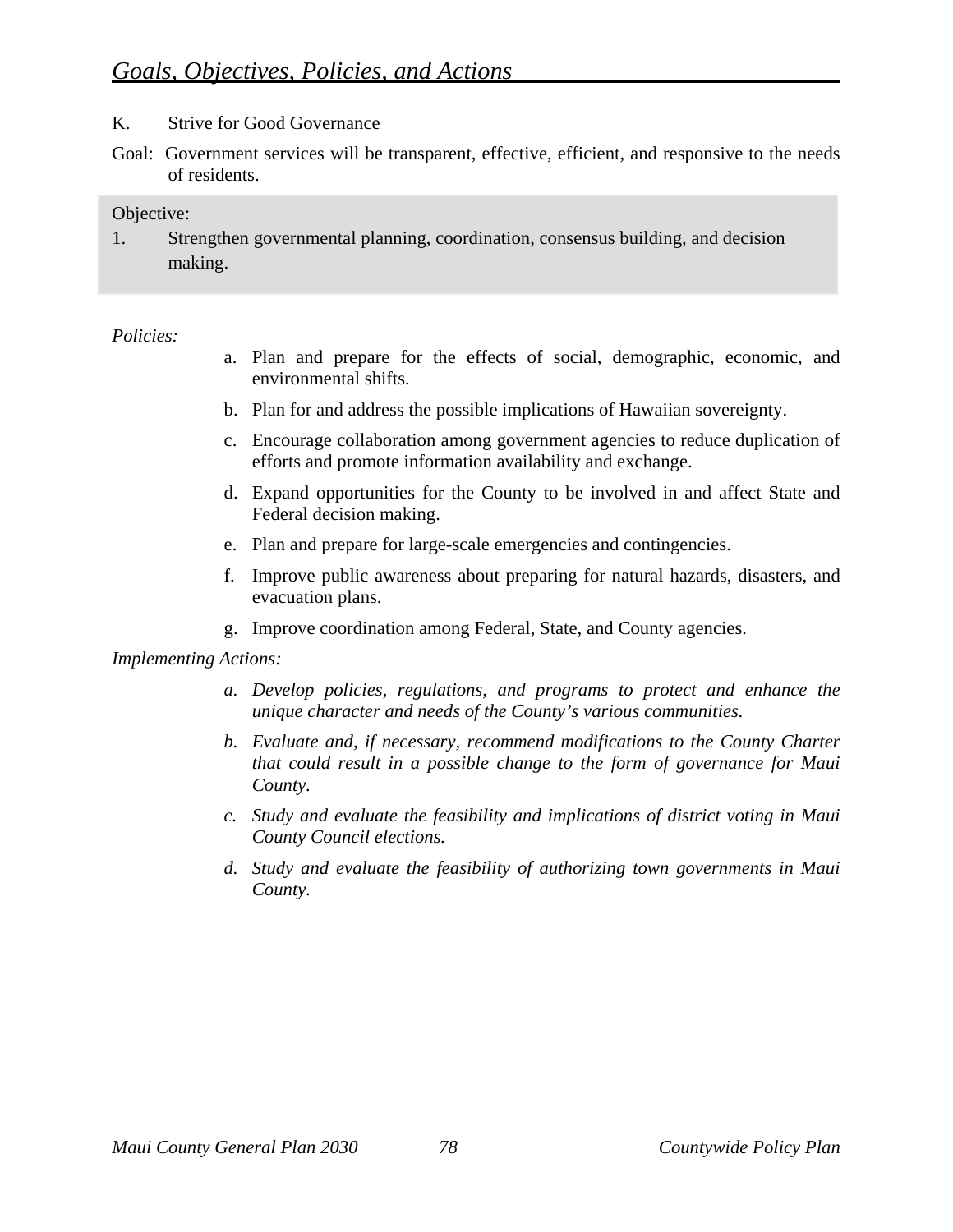2. Promote civic engagement.

#### *Policies:*

- a. Foster consensus building through in-depth, innovative, and accessible publicparticipatory processes.
- b. Promote and ensure public participation and equal access to government among all citizens.
- c. Encourage a broad cross-section of residents to volunteer on boards and commissions.
- d. Encourage the State to improve its community-involvement processes.
- e. Support community-based decision making.
- f. Expand advisory functions at the community level.
- g. Expand opportunities for all members of the public to participate in public meetings and forums.
- h. Facilitate the community's ability to obtain relevant documentation.
- i. Increase voter registration and turnout.

#### *Implementing Actions:*

- *a. Implement two-way communication using audio-visual technology that allows residents to participate in the County's planning processes.*
- *b. Ensure and expand the use of online notification of County business and public meetings, and ensure the posting of all County board and commission meeting minutes.*
- *c. Explore funding mechanisms to improve participation by volunteers on boards and commissions.*
- *d. Develop a project-review process that mandates early and ongoing consultation in and with communities affected by planning and land use activities.*

#### Objective:

3. Improve the efficiency, reliability, and transparency of County government's internal processes and decision making.

*Policies:* 

a. Use advanced technology to improve efficiency.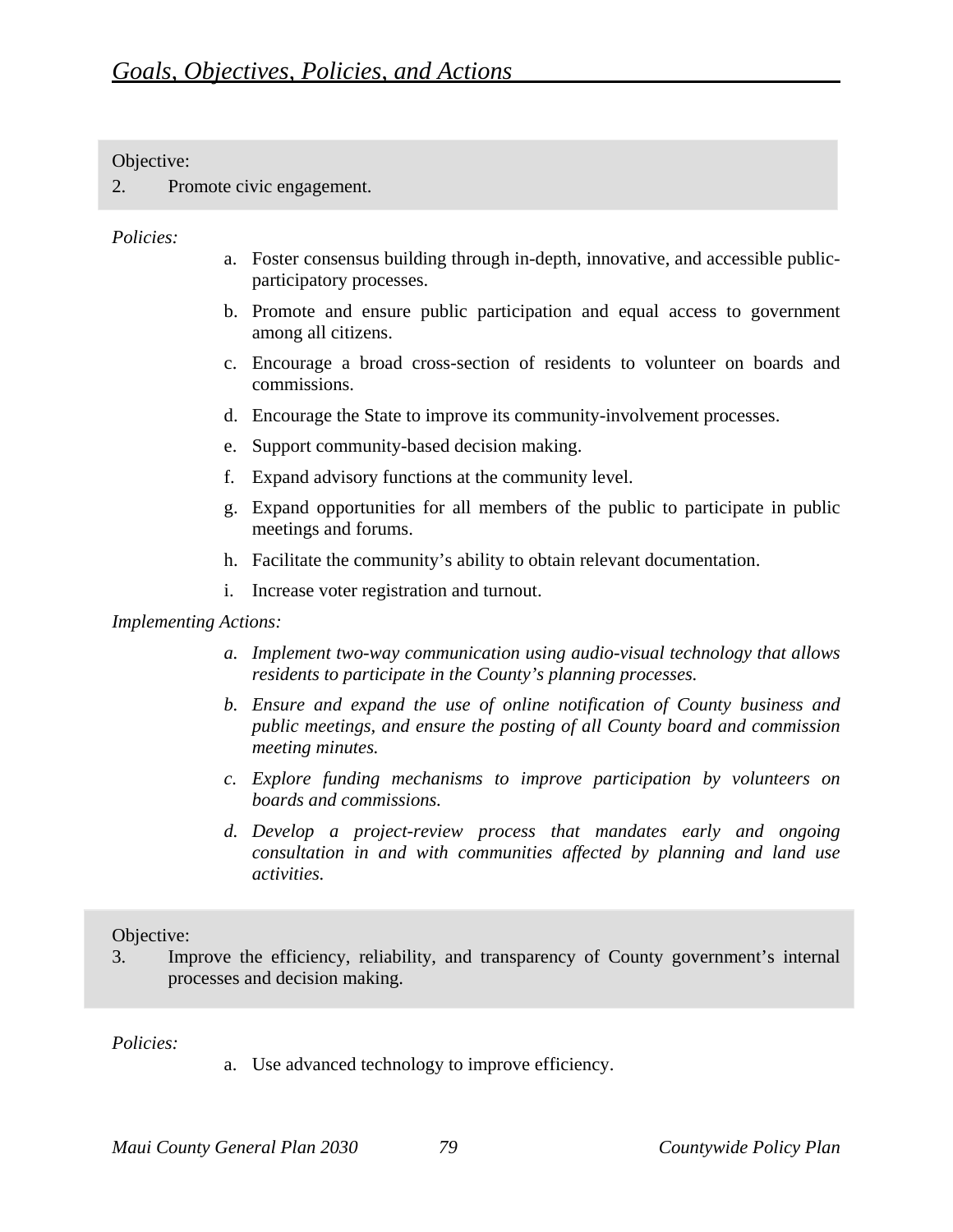- b. Simplify and clarify the permitting process to provide uniformity, reliability, efficiency, and transparency.
- c. Improve communication with Lana`i and Moloka`i through the expanded use of information technologies, expanded staffing, and the creation and expansion of government-service centers.
- d. Ensure that laws, policies, and regulations are internally consistent and effectuate the intent of the General Plan.

- *a. Update the County Code to be consistent with the General Plan.*
- *b. Identify and update County regulations and procedures to increase the productivity and efficiency of County government.*
- *c. Develop local level-of-service standards for infrastructure, public facilities, and services.*
- *d. Implement plans through programs, regulations, and capital improvements in a timely manner.*
- *e. Expand government online services.*

#### Objective:

4. Adequately fund in order to effectively administer, implement, and enforce the General Plan.

#### *Policies:*

- a. Adequately fund, staff, and support the timely update and implementation of planning policy, programs, functional plans, and enforcement activities.
- b. Ensure that the County's General Plan process provides for efficient planning at the County, island, town, and neighborhood level.
- c. Encourage ongoing professional development, education, and training of County employees.
- d. Encourage competitive compensation packages for County employees to attract and retain County personnel.
- e. Enable the County government to be more responsive in implementing our General Plan and Community Plans.
- f. Review discretionary permits for compliance with the Countywide Policy Plan.
- g. Strengthen the enforcement of County, State, and Federal land use laws.

*Implementing Actions:* 

*a. Establish penalties to ensure compliance with County, State, and Federal land use laws.*